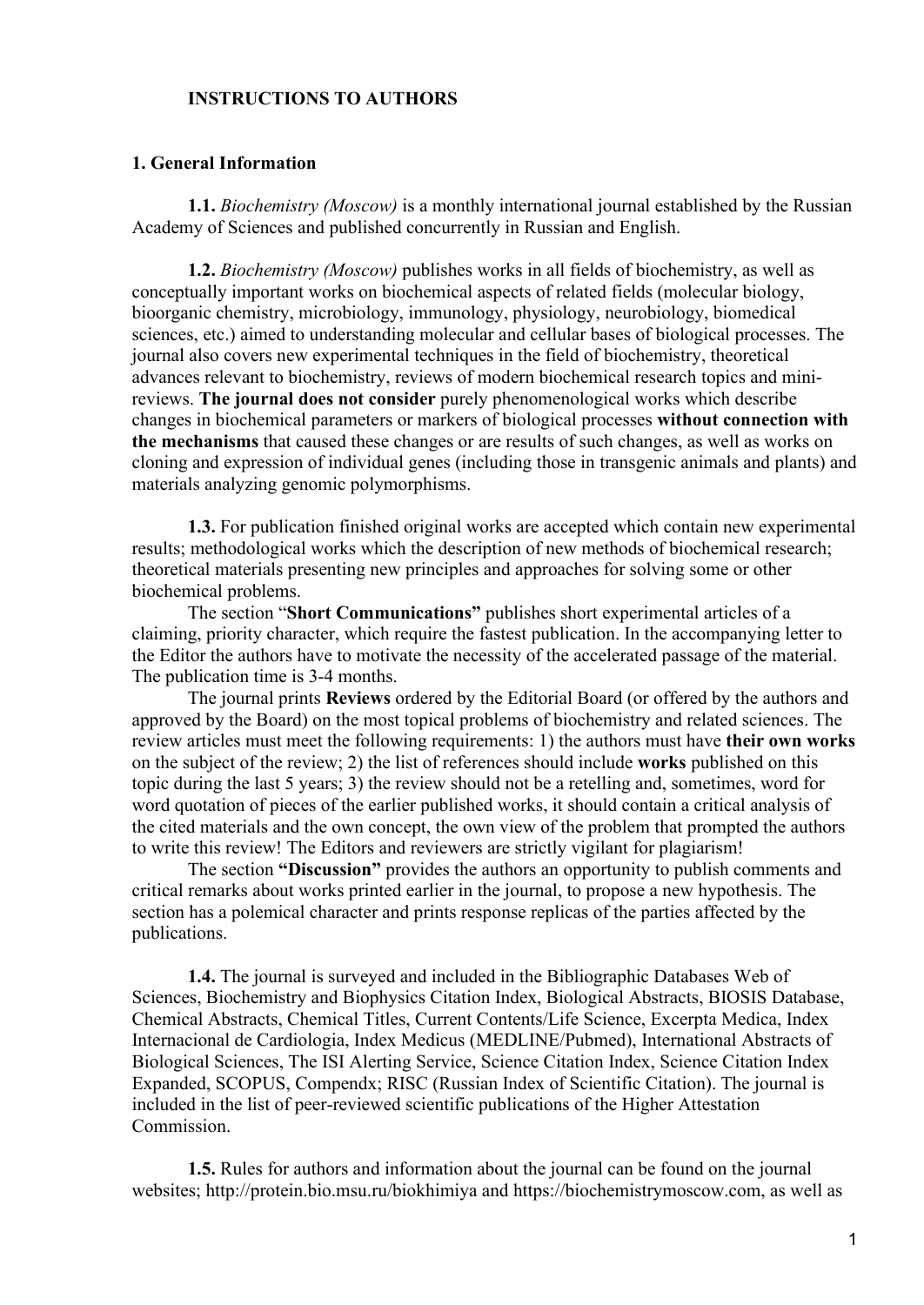on the portals of the publishing houses Pleiades: http://pleiades.online/ru/journal/biochmsc/ and Springer: https://link.springer.com/journal/10541. The journal website in English presents the contents of all issues starting from 1996, with abstracts of the articles, keywords and addresses of the authors. In the free access there are also the best full-texts of two or three articles of each issue; the full volume thematic issues of the journal devoted to the most pressing problems of biochemistry are also presented in the free access. Moreover, manuscripts accepted for publication, which received the highest marks in reviewing, are pressed before publication in the "Papers in Press" section.

**1.6.** The impact factor of Biochemistry (Moscow) in 2020 was 2.487 the impact factor RISC for the Russian version was 3.038. According to Scopus data, the journal is in the 3rd quartile (Q3) among journals with biochemical profile and in the 2nd quartile (Q2) among editions of biomedical orientation.

**1.7.** To enlarge the scope of your readers and increase the citation of your work, you may publish an article in Biochemistry (Moscow) using the Open Access mode. In this case, the article must specify the Creative Commons type of license. All information about the Open Access publication of the article can be found in the publisher's website: http://pleiades.online/en/authors/openaccess/.

## **2. Preparation of Manuscripts**

**2.1.** The Editors accept for consideration manuscripts sent by e-mail as attached files to the Editors' addresses: editorial@biochemistrymoscow.com or ozrina@bio.chem.msu.ru.

**2.2.** The material of the article − the text, including the Abstract in English, a list of references, figure captions and tables − is presented as one file; each figure is presented as a separate file. If the material is large in volume, programs for archiving should be used.

All pages of the manuscript including those of the list of references, tables, and figure captions should be numerated; the lines also should be numerated. Besides, the place of figures/tables should be indicated in the text.

On a separate page information about authors is provided, including addresses, contact numbers, fax and e-mail, and the author responsible for the editing is also indicated.

**2.3.** When submitting a manuscript, authors should send to the Editorial Board **a covering letter** in which it is necessary to indicate that (1) the submitted material (or its part) has not been published anywhere else and is not under reviewing for publication in other editions; (2) the authors are acquainted with the ethical norms prescribed by international agreements on the publication of scientific articles and observe them; (3) the authors have provided information on potential conflicts of interests; (4) the authors are acquainted with the rules for conducting research involving human and/or animals and observe them; (5) each co-author announces his consent to authorship in the article (see the relevant Provisions in the websites of the journal and in the portals of Springer and Pleiades).

### **3. Requirements for Manuscript Format**

**3.1.** The submitted manuscript should be condensed to the utmost compatible and carefully edited, but without difficulties for its understanding and reproducing the results.

**3.2.** The manuscript is to be arranged as follows: 1) title; 2) authors' initials and last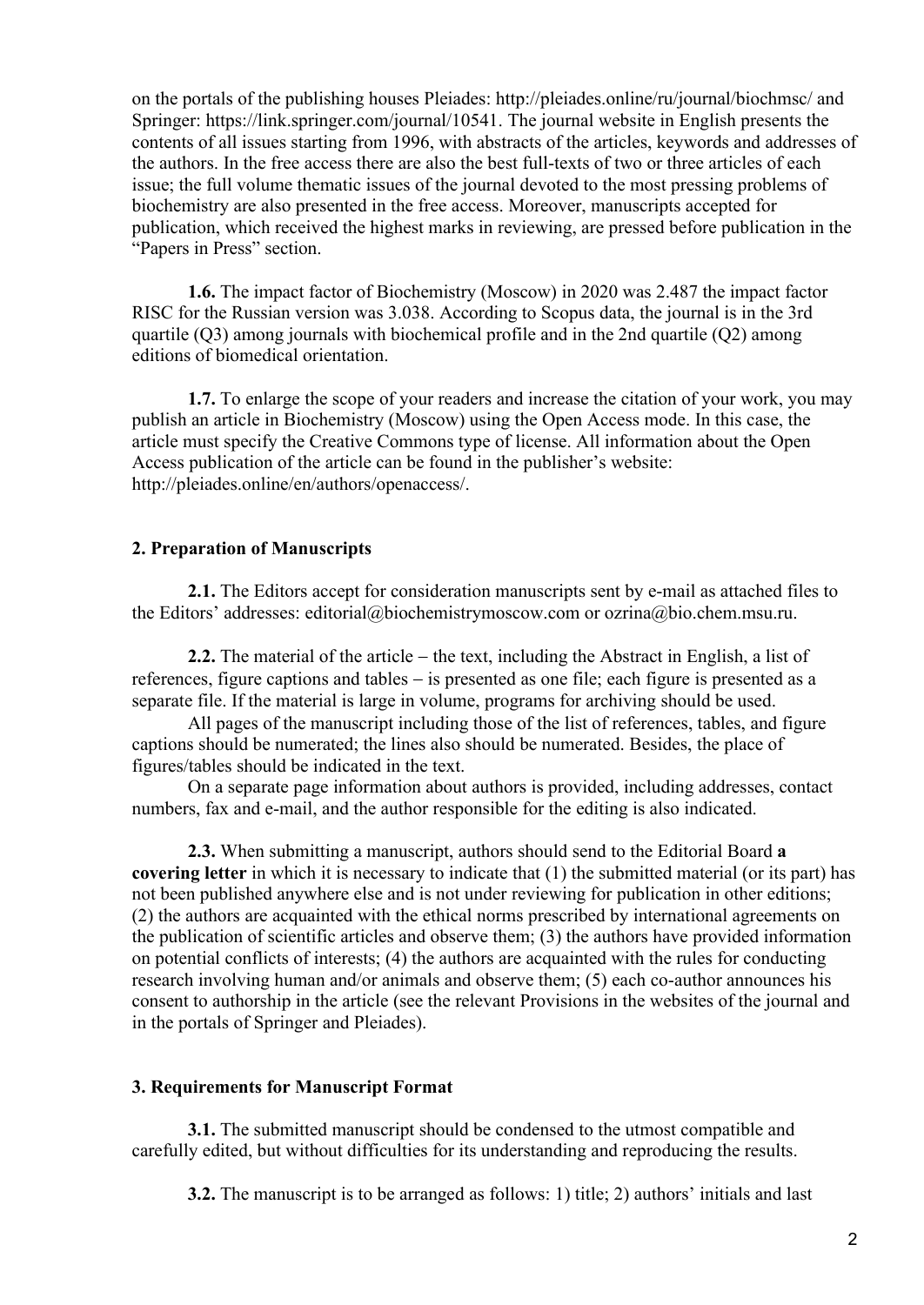names; 3) full names of the institutions, index, city and E-mail (affiliation); 4) abstract; 5) key words; 6) short title of the manuscript (Running title); 7) the manuscript text including the list of references, tables, figure subscriptions.

The *title* should be as short and informative as possible and should not contain abbreviations.

If the authors of the article are employees of different institutions, the institutions should be numbered and superscript numbers indicating the authors' affiliations should follow the authors' *last names*; the author responsible for correspondence with the Editors should be indicated by asterisk to the right of the number. For each of the authors the complete name of the institution with the index, city and country should be given; for the author responsible for the correspondence the E-mail address should be also indicated.

The *Abstract* should be short (no more than 250 words) and concisely and clearly describe the major significant results of the work and conclusions from it.

The list of *Keywords* should not contain more than seven items.

A short *Running title* should be given on a separate line after the key words.

When using non-standard abbreviations, the section *Abbreviations* should be added.

The *manuscript text* should be divided into sections: 1) Introduction; 2) Materials and Methods; 3) Results; 4) Discussion (if discussion is short, the results and discussion may be combined); 5) References.

The *Introduction* briefly describes the story of the problem with an imperative review of works, in which similar or relevant studies have already been conducted, and the purpose of the investigation is formulated.

The *Materials and Methods* section should be as short as possible, but adequate for repetition of the experiments; the section should also include the materials, reagents and equipment used in the work with indication of the company and producer country, e.g., glycerol (Sigma-Aldrich, USA), a JEM 100C electron microscope (JEOL, Japan) (if the company name is mentioned repeatedly in the body of the article, the name of the country should be omitted). Only new procedures should be described in detail; the previously published and well-known methods should merely be referred to the list of references, indicating the author and/or the name of the method (e.g., the protein concentration was determined by the Bradford method [7]). If the method is not widely known, it is advisable to set out its principle and specify the author. References to methods such as "nuclease was measured by the method [7]" or "according to [7]" **are not allowed** (the reference cannot be an independent member of a sentence).

The section *Results* should present the data in figures and tables; the experiments which do not need documentation are described in the text. In this section, the results should not be discussed; the authors can limit themselves by explaining the causal relationships between the experiments described.

The section *Discussion* should contain interpretation of the results (but not their repetition) and comparison with previously published data. It is desirable to illustrate the major results with a simple and visual scheme.

If necessary, the manuscript is concluded with *Conclusion* which is separated from the section *Discussion* section with a space instead of the line.

In connection with the Journal participation in the International Committee on Publication Ethics (COPE), the authors have to introduce in the end of the manuscript some phrases demonstrating the adherence to the international ethical standards. Examples of presentation of the relevant items in the final part of the manuscript are given below.

1) If the work was supported by any organization, in the item "Funding" it should be indicated what foundation and grant supported this study and each part of the work separately, if the sources of funding are different. The full names of institutions and sponsoring organizations should be given.

2) In the "Acknowledgments" item the authors can present information about any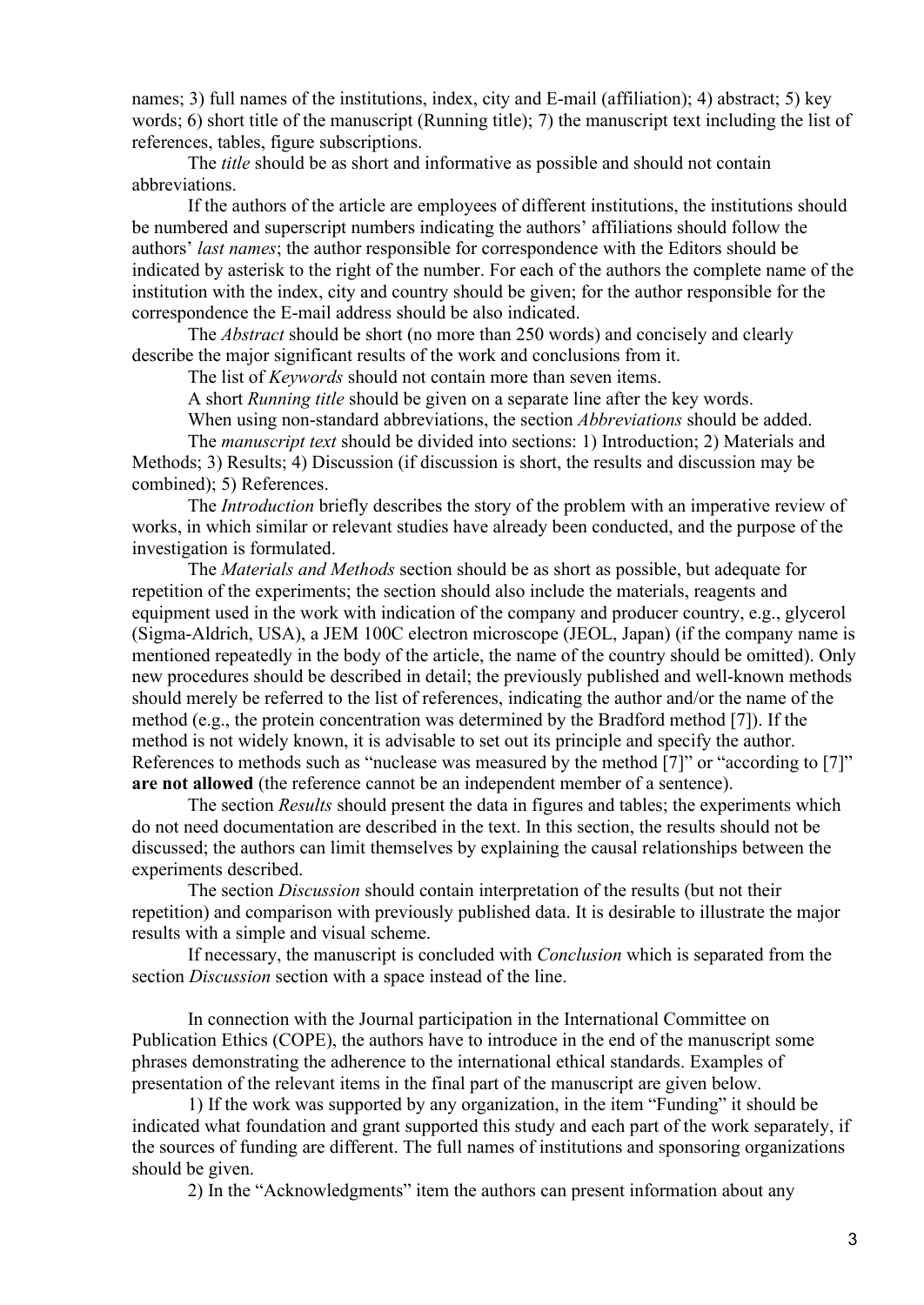assistance in conducting the work and preparing the article: about useful discussions, assistance of colleagues, providers of materials, scientific data, computer equipment, devices; about conducting researches at collective use centers; about assistance in the technical preparation of the text. A description of the role of each author of the publication is desired.

3) In the item "Conflict of Interests" the authors declare the presence or absence of a conflict of interests in financial or any other field. This item is obligatory.

4) The item "Compliance with Ethical Standards" is also obligatory. If studies were conducted on animals, this item states: "All procedures performed in studies on animals were in compliance with ethical standards of the institution in which the studies were conducted and with the approved legal acts of the Russian Federation and international organizations".

If the study was conducted with the participation of humans, the item "Compliance with Ethical Norms" states: "All the procedures carried out in the research with participation of humans were in compliance with the ethical standards of the National Research Ethics Committee and with the Helsinki Declaration of 1964 and its subsequent changes or with comparable ethics standards. Informed voluntary consent was obtained from every participant of the study".

If the manuscript does not contain descriptions of studies involving humans or using animals which has been performed by any of the authors, the item "Compliance with Ethical Norms" states: "This article does not contain descriptions of studies performed by the authors with participation of humans or using animals as objects".

5) If the manuscript contains identification information about participants of the study, the following position should be included in the item "Informed Consent": "From all participants whose personal information is contained in this manuscript the additional written voluntary consent was obtained".

The list of *References* should be as short as possible (no more than 100 references) but contain references for all fundamentally important recent publications on this problem. In the journal the sequential numbering system of citations is adopted, i.e., in the text the order number of the cited source [in square brackets] corresponds to the number in the list of References. Authors should carefully check the sequence of the reference numbering in the text and their number in the bibliography. **It is not allowed** to include references to websites in the list of references; it is necessary to refer to publications of the authors offering these electronic resources (programs/databases). If such publications are absent, the reference is given in the text in the same way as to other unpublished materials (for example, the Database of Bacterial Carbohydrate Structures, csdb/glycoscience.ru/bacterial).

The list of *References* is printed as a separate section of the manuscript with the names and initials of all the authors, the title of the cited article and the output data. In addition, it is desirable to give DOI of the article. Below examples are given of references to journals, books, collected articles, and dissertations.

- 1. Beltrami, C., Besnier, M., Shantikumar, S., Shearn, A. I. U., Rajakaruna, C., Laftah, A., Sessa, F., Spinetti, G., Petretto, E., Angelini, G. D., and Emanueli, C. (2017) Human pericardial fluid contains exosomes enriched with cardiovascular-expressed microRNAs and promotes therapeutic angiogenesis, *Mol. Ther*., **25**, 679-693, doi: 10.1016/j.ymthe.2016.12.022.
- 2. Sloan-Dennison, S., and Schultz, Z. D. (2018) Label-free plasmonic nanostar probes to illuminate *in vitro* membrane receptor recognition, *Chem. Sci*., **10**, 1807-1815, doi: 10.1039/c8sc05035j.
- 3. Anisimov, V. N. (2008) *Molecular and Physiological Mechanisms of Aging* [in Russian], Nauka, St. Petersburg.
- 4. Sambrook, J., and Russell, D. W. (2001) *Molecular Cloning: A Laboratory Manual*, Cold Spring Harbor, Cold Spring Harbor Laboratory Press, N.Y.
- 5. Tanphaichitr, V. (2001) in *Handbook of Vitamins* (Rucker, R., and Suttie, J., eds.), Marcell Dekker, N.Y., pp. 275-316.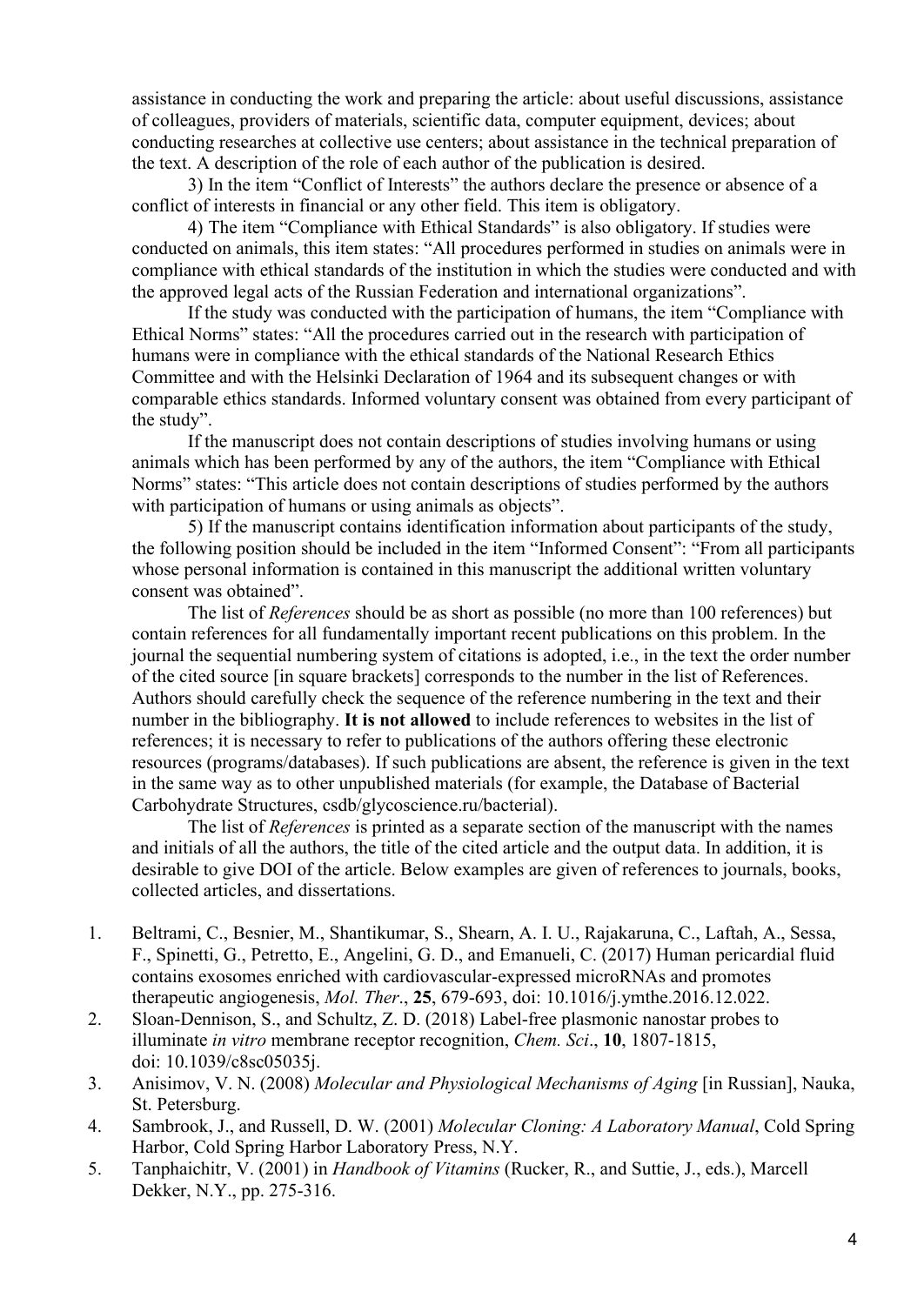- 6. Gendrolis, A. A., Serebryannikov, N. B., and Gandel', V. G. (1978) in *Prostaglandins*  (Azhgikhin, I. S., ed.) [in Russian], Meditsina, Moscow, pp. 332-347.
- 7. Gandelman, O. A. (1992) *Kinetics and Mechanism of Bioluminescent Oxidation of Fire-Fly Luciferin*: Author's abstract of Candidate's (Doctoral) dissertation [in Russian], Moscow State University, Moscow.
- 8. Rosenkranz, A. A., Slastnikova, T. A., Durymanov, M. O., and Sobolev, A. S. (2013) Malignant melanoma and melanocortin 1 receptor, *Biochemistry (Moscow)*, **11**, 1228-1237, doi: 10.1134/S0006297913110035.

For authors using the EndNote system the Editors provide a style that supports formatting citations in the text and the list of references. The style file can be found on the journal websites http://protein.bio.msu.ru/biokhimiya and https://biochemistrymoscow.com in the sections for authors.

**3.3.1.** The volume of **experimental article** should not exceed 20 typewritten pages, including references, tables, and figures (three figures are equivalent to one page) and figure captions, and abstract in English; the number of figures and tables should not exceed eight; **short communications** should be of no more than 12 pages (including no more than 4 figures and/or tables); **mini-reviews** should not exceed 16 pages (including no more than 5 figures); **reviews** should be of no more than 35 pages (including no more than 8 figures); communications in the "**Discussions**" section can be up to 4 pages.

**3.3.2. Text** files should be submitted in Microsoft Word format (the version 6.0 and later); Times New Roman font of 12-point size should be used for the entire manuscript file, with the exception of Greek and other special characters in 12-point Symbol font. The text should be in one column, with spaces of one and a half, with 3 cm field from the left side, without the right edge leveling and word hyphenation. In the page, it should be no more than 30 lines.

In the text formatting the use of italics, bold, subscript and superscript indices, Greek and mathematical symbols (12-point Symbol font) should adhere to the journal style.

The style of the text material should be simple: **without programmed headlines, inserts, templates, references to literary sources (hyper-references)**; without increase in line and letter spacing; without the use of templates, in the window "style" should be "normal"). This particularly applies to the "References", because programmed sequence numbers disappear when transferred to the publishing program.

Authors should not use such functions of the Word program as "Bookmark", "Note", "Footnote", "Endnote", because the publishing program misinterprets them. If the text contains a footnote (or endnote), then the authors should print "{Footnote}" immediately after the sentence or paragraph with its number and then directly the footnote text.

If in preparing the article the "Review" function was used, then before saving the file the "Review" function should be canceled and the function "Accept all changes in the document" should be used.

**3.3.3. Tables** should be provided in cases when the data cannot be presented in the text.

Each table is made on a separate page and has its own title. Columns in the table should be entitled, the dimension values should be separated with comma. The column headings should be as short as possible, values easily deducible from the available ones (e.g., difference or percent) should not be given. Repetition of the same data in the text, tables, or figures is not allowed.

Tables are accepted only in the Word format (doc, docx). If the tables contain graphic inserts, these inserts should be sent as separate high-quality graphic files.

**3.3.4. Figures** with corresponding legends should be included in the file of the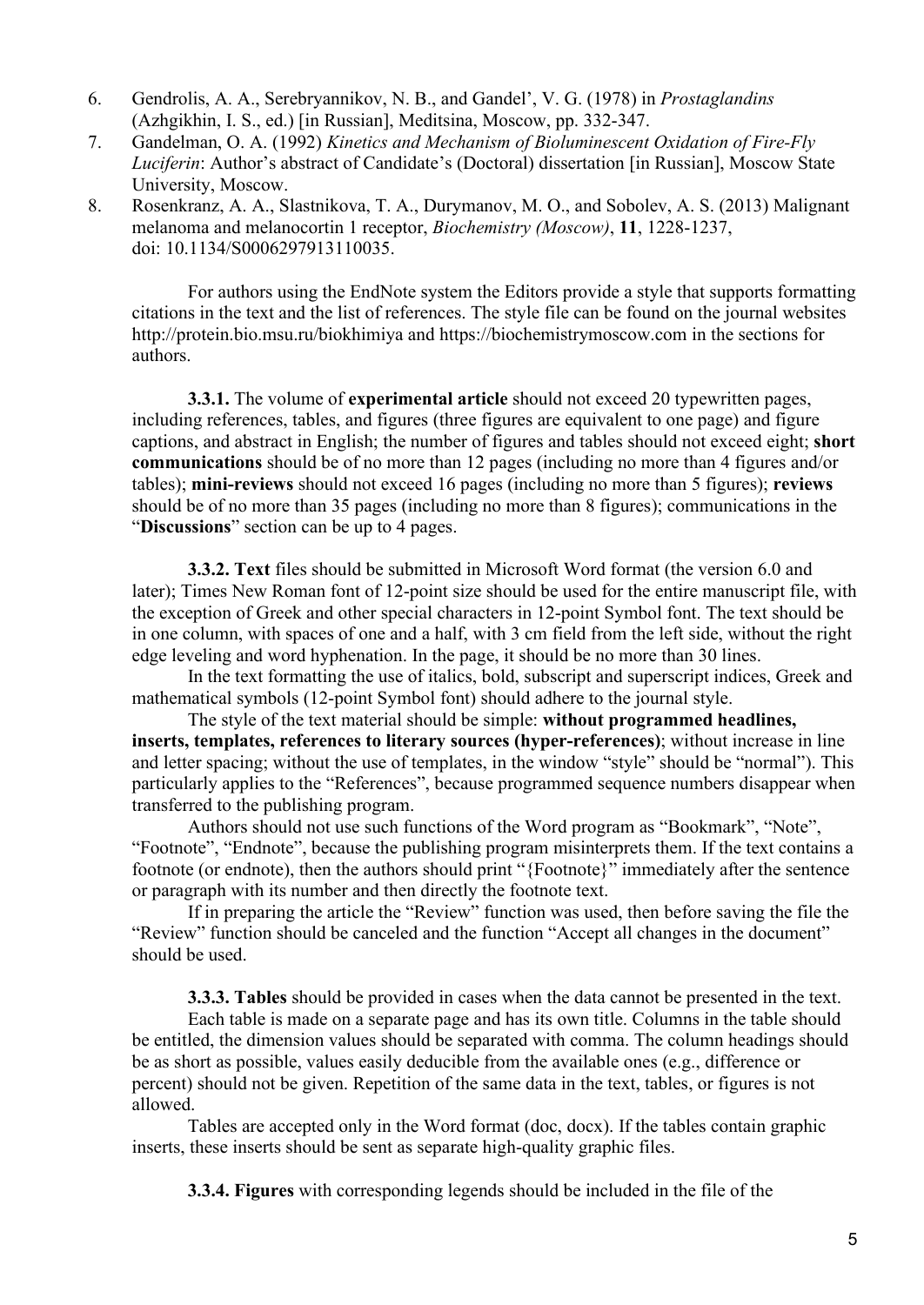manuscript, and each figure should be located just after the paragraph, where it was mentioned for the first time.

**In addition**, figures should be presented as separate files meeting the following requirements:

– for schemes and graphs **without half-tone inserts**: files in the "tiff", "jpg" or "pdf" format, in Black-and-White mode (Line-art, Bitmap). Pixelized (raster) images are accepted only in the "tiff" or "jpg" formats;

– for **half-tone** drawings or graphs with **half-tone inserts**: files in the "tiff", "jpg" or "pdf" format, in half-tone Black-and-White mode (Grayscale). Pixelized (raster) images are accepted only in the "tiff" or "jpg" formats;

– for **color drawings**: files in the "tiff", "jpg" or "pdf" format, in the color mode CMYK (for color printing), RGB (for color drawings in the electronic version). Pixelized (raster) images are accepted only in the "tiff" or "jpg" formats.

– independently of the figure type, it should have a **high real resolution**: at least 300 "dpi" for half-tone illustrations; no less than 600 "dpi" for line and mixed (half-tone/line) illustrations. Pixelization of images in raster graphic formats should not be rough. Lines of figures must be of at least 3 points thick. Excessively small symbols (letters, numbers, icons, etc.) should be avoided. Pixelized (raster) drawings should not be inserted into a Word document or translated into "pdf" format, because this impairs their quality;

– figures should have size corresponding to their informativeness. The size of a figure for one column should not be less than 8 cm; for two columns – no less than 17 cm. Figures should not be excessively large;

– vector illustrations should not contain point fillings, such as "Noise", "Black & white noise", "Top noise". For vector drawing, all used fonts should be included in the file;

– fonts inside the figures should be selected from the "Arial" set with the size of 9 points;

– scanning images from books and other printed publications should be avoided, since such files give a poor quality when printed and are unreasonably large.

General requirements for preparing plots, diagrams, and formulas:

– **plots** should contain designations of the coordinate axes (the parameter measured and the unit of measurement), as well as of the curves and other details. The inscriptions on the axes are made along them in "Arial" with a capital letter, the unit of measurement is separated with a comma and not with brackets (e.g., Eluent volume, ml). The lines inside the figure should be numbered (the numbers should be *in italics*: *1*, *2*, etc.), and in the subtitle (not within the figure) explanation should be given to each line. Experimental points should preferably be presented as hatched and non-hatched circles, squares, triangles, or rhombs. Individual curves can also be distinguished by a solid or hatched imaging. All curves should be clearly depicted with the lines of thickness (usually 3 points) that makes it possible to reduce the figure to the final size in the journal. Coordinate axes in most cases must be displayed with black (not gray) lines. The background of the plot or diagram should be white, without coordinate grid lines (except the cases when a different color of the background color or the grid are necessary for proper perception);

− in **diagrams and photographs** individual elements (columns, gel tracks, etc.) should be numbered in *italic* Arabic numerals (1, 2, etc.) and in the figure caption (not within the figure) each digit should be explained. If in addition to Arabic numerals, the introduction of Roman numerals (I, II, III, etc.) is required, these numerals must be printed in the direct outline;

− if the figure consists of several parts (diagrams, plots, schemes, protein structures, photographs, including electrophoregrams), they should be marked with lower-case *italic* letters (*a*, *b*, *c*, etc.) using the "Times" headset larger than the main text. These letters should be placed in the upper left corners of the respective parts. In the figure caption an explanation should be given to each part of the figure;

− "ChemWindows" software is used to type **chemical expressions** in the text;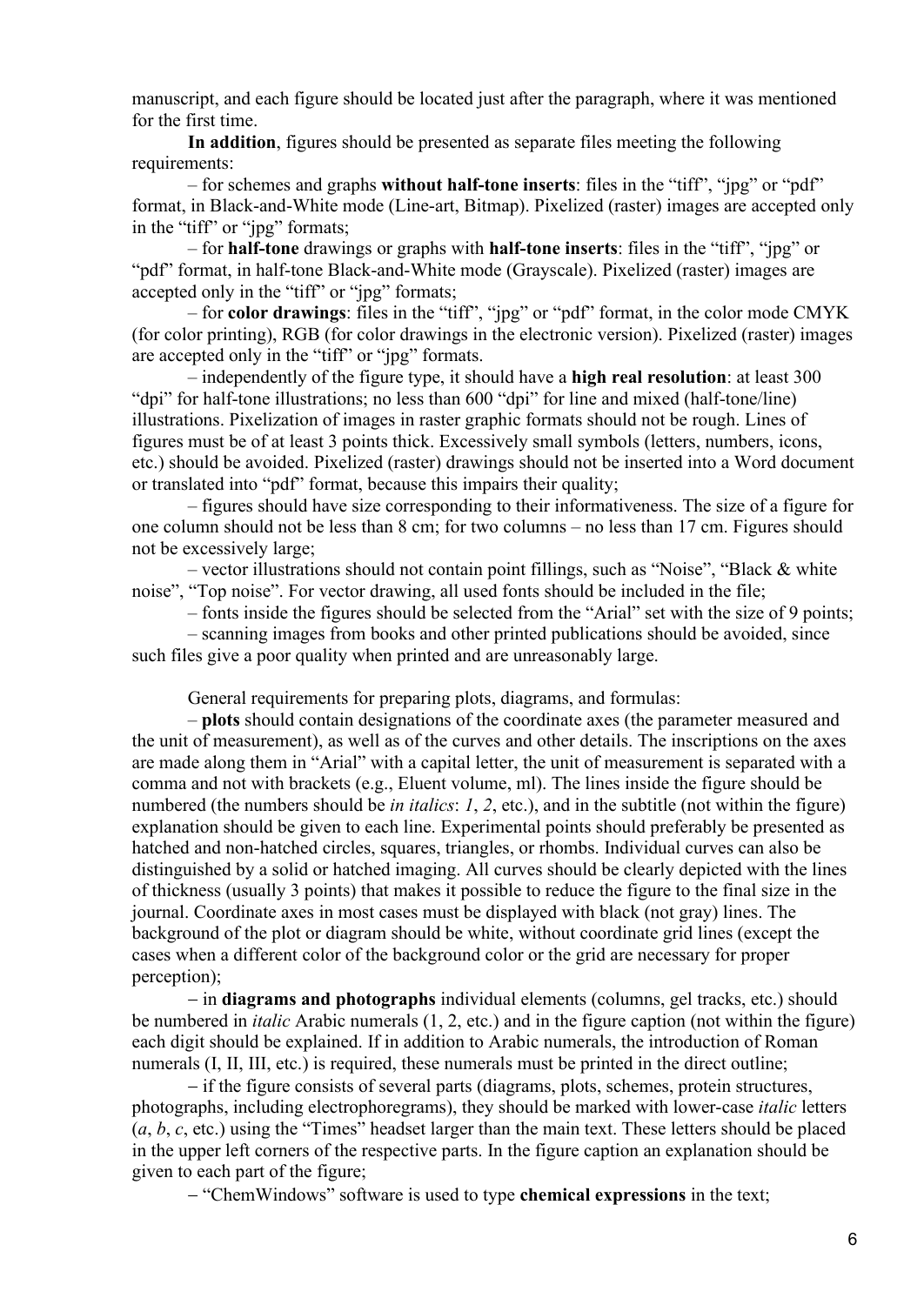− long complex **mathematical expressions** should be submitted as figures without legends in one of adopted formats ("pdf", "tiff", or "jpg"). Each expression is given as a separate file, the name of which corresponds to the expression number in the manuscript. These files should be prepared using the guidelines for drawings given above. The "Equation Editor" function should be used **only for extended mathematical expressions** (for both enumerated and given in the text). Short expressions (designations) appearing directly in the text, such as  $\Delta G$ ,  $T\Delta S$ ,  $K_m$ , should be typed as the rest of the text, using the main functions of "Word". Simple expressions requiring "kerning" (simultaneous use of both subscript and superscript located one under the other) should be typed using only the subscript and superscript functions of "Word" (e.g.,  $NH_3^+$ ), and the "kerning" will be performed by the layout maker during the typesetting. These requirements are essential, because the publishing program misunderstands the data obtained using the "Equation Editor" function;

– mathematical expressions should not exceed 8.5 cm in width. Larger expressions should be divided into several lines. Only Times New Roman and Symbol fonts should be used for mathematical expressions. If formulae are submitted as pixelized (raster) images, they should be in Black-and-White (Line-art, Bitmap) mode. Such images should have very high real resolution (pixelization should not be rough). Pixelized (raster) images should not be inserted into a Word document or converted to "pdf", because it can impair their graphic quality;

**– presentation of amino acids, nucleotides, and other sequences** often requires the exact vertical positioning of the elements. To prevent errors and avoid tedious proofreading large amounts of information, the authors should submit such materials in a form suitable for reproduction.

We draw attention to the general conditions for publication of the illustrations:

− the inscriptions and symbols in the figures can be different in the Russian and English versions when translated, therefore, for photographs and figures where the inscriptions are imposed onto a complex, non-one-toned background, it is desirable to provide the second version without the text and all symbols; in the other illustrations the inscriptions should be placed avoiding their contact with the other parts of the illustration. Authors may also prepare themselves versions of the figures with English inscriptions;

– the figure should have the title and an informative subscription that makes its meaning understandable without reference to the text: the conditions specific to the particular experiment are indicated; reference to the basic text may be given only to avoid repetitions and obscurities;

– color illustrations are published **free of charge to authors**, if they are to be placed **only in the electronic version of the article** and in the printed version of the journal they will be presented in black-and-white. However, the authors should bear in mind that in the printed version with black-and-white figures the captions will be the same as in the color electronic version, thus, color indications in the figure captions should be avoided. Authors need to select colors preventing the loss of informativity at the black-and-white printing. It is advisable to mark the colored lines of the plots with designations, numbers, or special symbols, or to use different type lines for each color. It is desirable also to mark colored areas in illustrations with different designations or special symbols, but not with the same symbols of different colors. If the color separation of the areas is approximately in the same color tone, then it is desirable to draw a thin line as a border between them. If there are many color areas in similar color tones, it is desirable to additionally mark the areas with symbols or hatching. It is desirable to make all inscriptions and designations not colored, but black or white, depending on the support;

– if the electronic version of the article contains several color figures, it is possible to publish in the printed version these figures in color with charge, or to publish them in black-andwhite free of charge. The publication in the printed version only of some of color figures in color is not possible;

– it is desirable to print the prepared figures to make sure that they look good in printed form: all elements of the figure should be clearly visible when printed, the background should be clean, the inscriptions and numbers should be easy to read. It is often rather difficult to assess the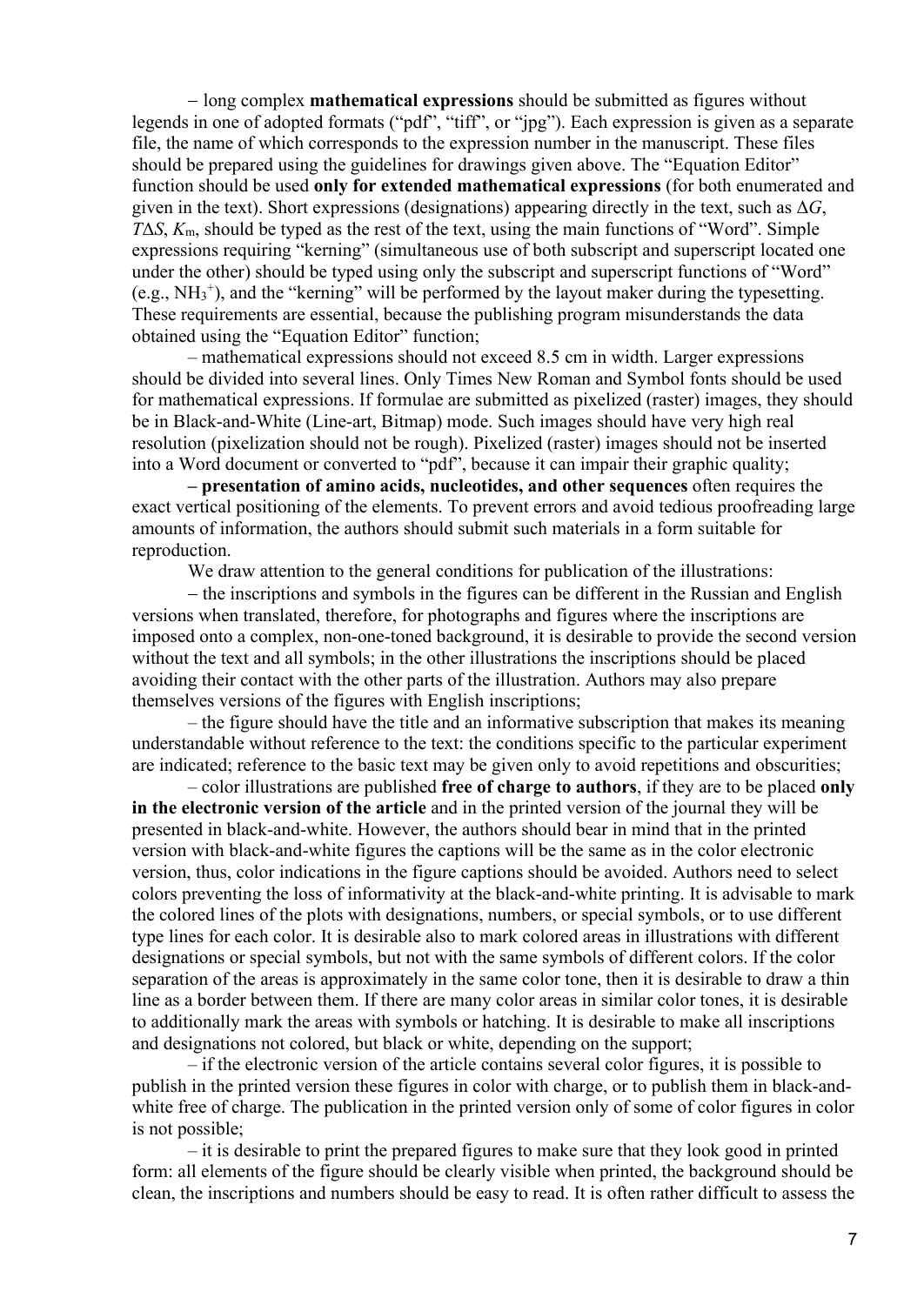figure quality only by its look on the computer screen;

– the figure captions should be grouped in the sequential order and arranged as a separate section at the end of the manuscript;

– if the authors use in the manuscript illustrations or tables from other publications (including their own), they should request permission from the Publishers of these publications for reprinting or using the materials.

# **Failure to follow these rules for preparing graphical material leads to its sending back to the authors for modification and to delay in the manuscript publication.**

**3.3.5. Additional materials to articles**. To describe the study more completely, additional materials (audio and video files, presentations, additional tables, figures, etc.) may be attached to the article, provided that the author is the copyright holder of the attached materials and has not previously transferred the copyright to their use to other persons (except the publisher), or the author has the written permission of the copyright holder to use them for publication and distribution in the journal. The additional materials are published only in the electronic version of the journal on the website: http://link.springer.com, as well as on the website of the journal: http://protein.bio.msu.ru/biokhimiya/. If there are additional materials in the text, you must place a reference to the Appendix to the article.

**3.3.6.** All **physical values** are recommended to present in the International System SI.

**3.3.7. Physical and chemical symbols** in the text, structural formulas of organic compounds, and mathematical formulas must be typed on a computer. In the designation with letters of relationships of units an oblique dash should be used as a division sign, e.g., mol/s (mol per second). In more complex expressions alongside with the oblique dash brackets are used to prevent an ambiguity:  $a/(bc)$ , but not  $a/b/c$  or  $a/bc$ ;  $(a/b)c$ , but not  $a/b \cdot c$ . The relationships can also be represented as the production of symbols of the units raised to a degree (positive and negative), e.g., mol · s<sup>-1</sup>. Expression type mA/gel,  $\mu$ mol/min · mg protein, etc. are not allowed. In such cases it should be written as follows: mA per 1 column of gel, μmol/min per 1 mg protein, etc.

**3.3.8.** In preparing the article it is necessary to take into account **the rules for the use of symbols, abbreviations, conventional designations**, etc. recommended by the Biochemical Nomenclature Committee of the International Union of Biochemistry and Molecular Biology (https://iubmb.org). The conventional designations given in these Instructions are obligatory for the authors and may be applied without special interpretation (definition). Symbols and abbreviations not specified in the list presented below are to be defined on the first page, subline, under the heading "Accepted abbreviations".

It should be remembered that abbreviations create difficulties for the reader, therefore their use should be restricted to a minimum. The clarity and lack of ambiguity are more important than brevity. On the other hand, it is sometimes convenient to use abbreviations for the names of substances and other terms, particularly in equations, tables, and figures.

Names of simple substances may be replaced by their formulas, e.g., NaCl instead of "sodium chloride", CH3COOH or AcOH instead of "acetic acid". When abbreviations for chemical compounds are needed, maximum use should be made of standard chemical symbols (C, H, O, P, S, Na, Cl, etc.), trivial names (folate, etc.) and symbols (Me, Pr, Ac for methyl, propyl, acetyl, respectively).

One-letter symbols are preferred over three-letter symbols for amino acid residues in polypeptides and proteins:

Alanine Ala A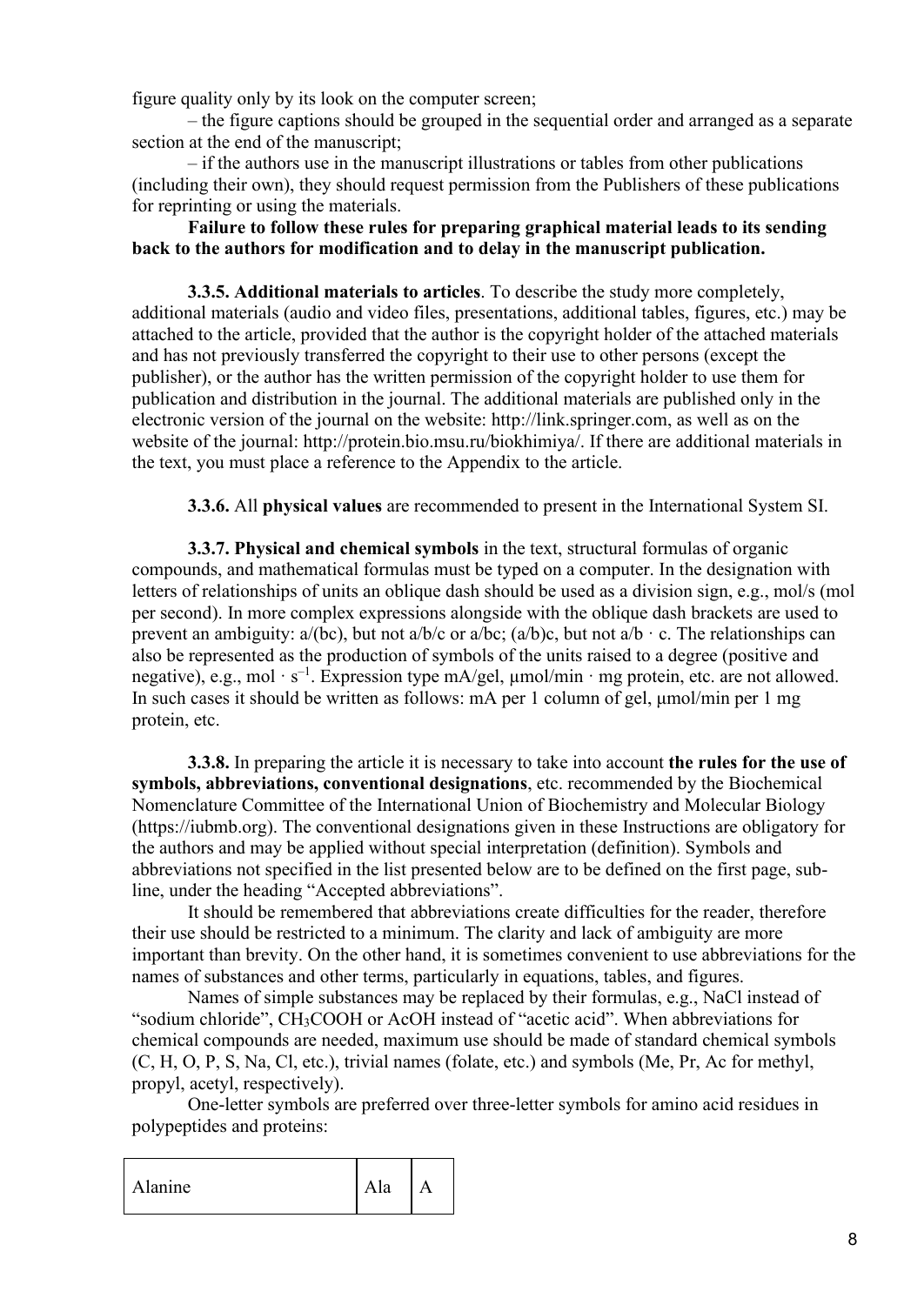| Arginine                    | Arg        | $\mathbf R$    |
|-----------------------------|------------|----------------|
| Asparagine                  | Asn        | N              |
| Aspartic acid               | Asp        | D              |
| Aspartic acid or asparagine | Asx        | B              |
| Cysteine                    | Cys        | $\overline{C}$ |
| Glutamine                   | Gln        | Q              |
| Glutamic acid               | Glu        | E              |
| Glutamic acid or glutamate  | Glx        | Z              |
| Glycine                     | Gly        | G              |
| Histidine                   | His        | H              |
| Isoleucine                  | <b>Ile</b> | I              |
| Leucine                     | Leu        | L              |
| Lysine                      | Lys        | K              |
| Methionine                  | Met        | M              |
| Phenylalanine               | Phe        | F              |
| Proline                     | Pro        | $\mathbf{P}$   |
| Serine                      | Ser        | S              |
| Threonine                   | Thr        | T              |
| Tryptophan                  | Trp        | W              |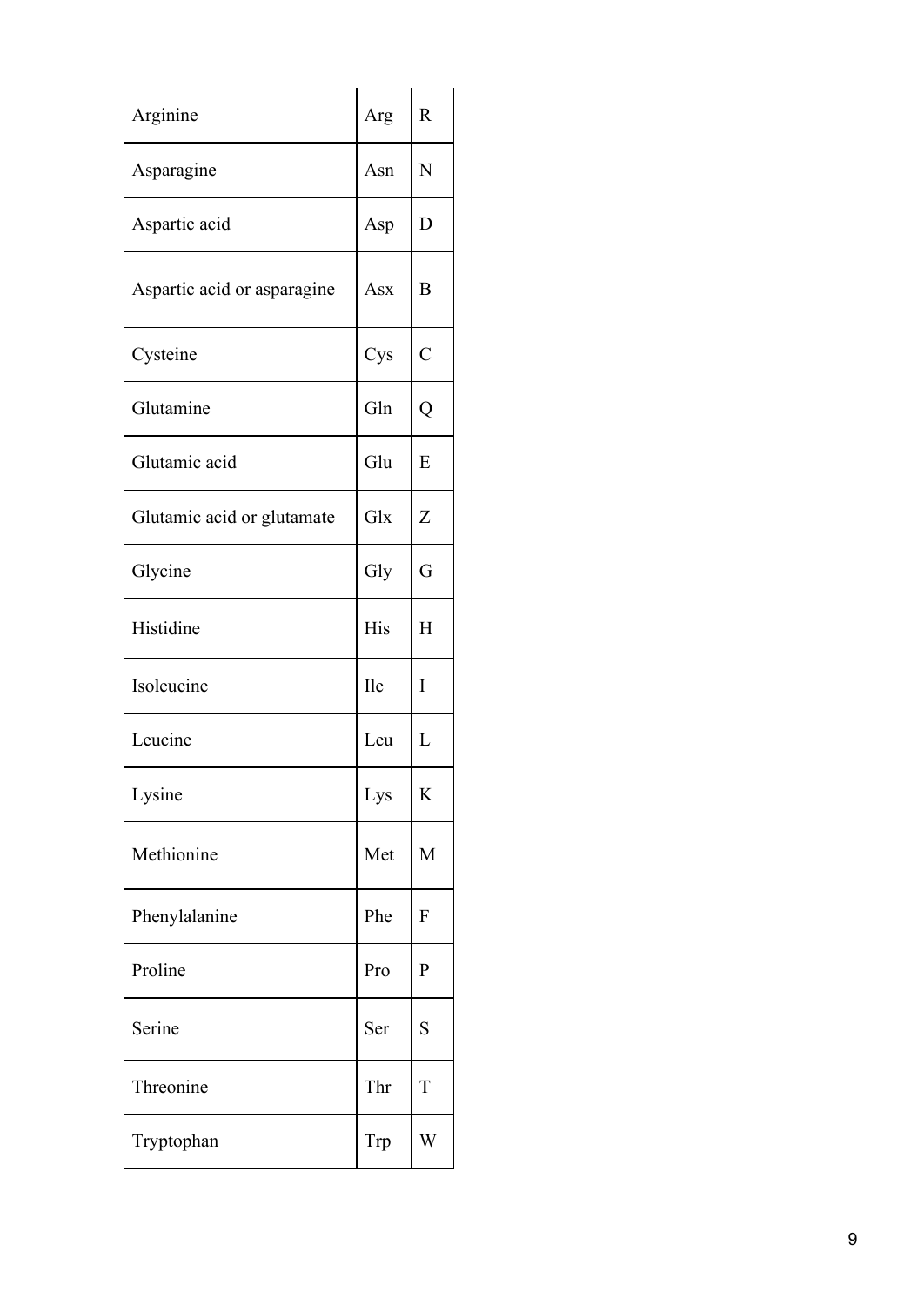| Tyrosine | Tyr | Y |
|----------|-----|---|
| Valine   | Val |   |

Macromolecular compounds of repeated units may be represented by the prefix "poly" or the subscript *n*. Thus, polylysine can be referred to as  $poly(Lys)$  or  $(Lys)_n$ ; a polymer of alternating alanine and lysine residues is poly( $A$ la–Lys) or  $(A$ la–Lys)<sub>n</sub>; similar polymer with random distribution of alanine and lysine residues is poly(Ala, Lys) or (Ala, Lys)<sub>n</sub>. The index *n* may be replaced by the average number, e.g.,  $(Lys)_{10}$  or with indicating the range, e.g.,  $(Lys)_{8-12}$ .

For the three-letter designation of amino acid residues of proteins direct letters should be used, of which the first letter is capital and the rest ones are lower-case. Amino acid residues with the number in the sequence should be given as Asn223.

According to the genetic nomenclature rules, for writing **genes** mainly three-letter designation in *Italic* Latin letters is used (except drosophila and some other organisms). The relevant products (proteins) should be designated with capital letters. In **prokaryotes** normal genes are designated with lower-case letters with the "plus" symbol in superscript (e.g., *proA*+); mutant genes are also designated with lower-case letters with a mutation number (e.g., *proA22*). In **eukaryotes** normal genes are designated with capital letters (e.g., *LEU2*) and mutant genes with lower-case letters with a mutation number, if necessary (e.g., *leu2-3*).

When a new gene sequence is described in the article, **it is necessary to pre-deposit it** in the **GenBank** database or in another publicly available database.

| Arabinose                                | Ara             | Fructose                                | Fru           |
|------------------------------------------|-----------------|-----------------------------------------|---------------|
| 2-Deoxyribose                            | dRib            | Fucose                                  | Fuc           |
| Galactose                                | Gal             | Mannose                                 | Man           |
| Galactosamine, N-<br>acetylgalactosamine | GlcN,<br>GlcNAc | Neuraminic, N-<br>acetylneuraminic acid | Neu,<br>NeuAc |
| Glucose                                  | Glc             | Ribose                                  | Rib           |
| Glucosamine, N-<br>acetylglucosamine     | GlcN,<br>GlcNAc | Xylose                                  | Neu,<br>NeuAc |

Symbols used for monosaccharides:

When it is necessary to indicate furanose or pyranose, the monosaccharide symbol should be followed by the letter in italics *f* or *p*, e.g., Rib*f* for ribofuranose.

For nucleosides, nucleotides and polynucleotides the following symbols are used:

| $\bullet$<br>Adenosine | ¬ |
|------------------------|---|
|                        |   |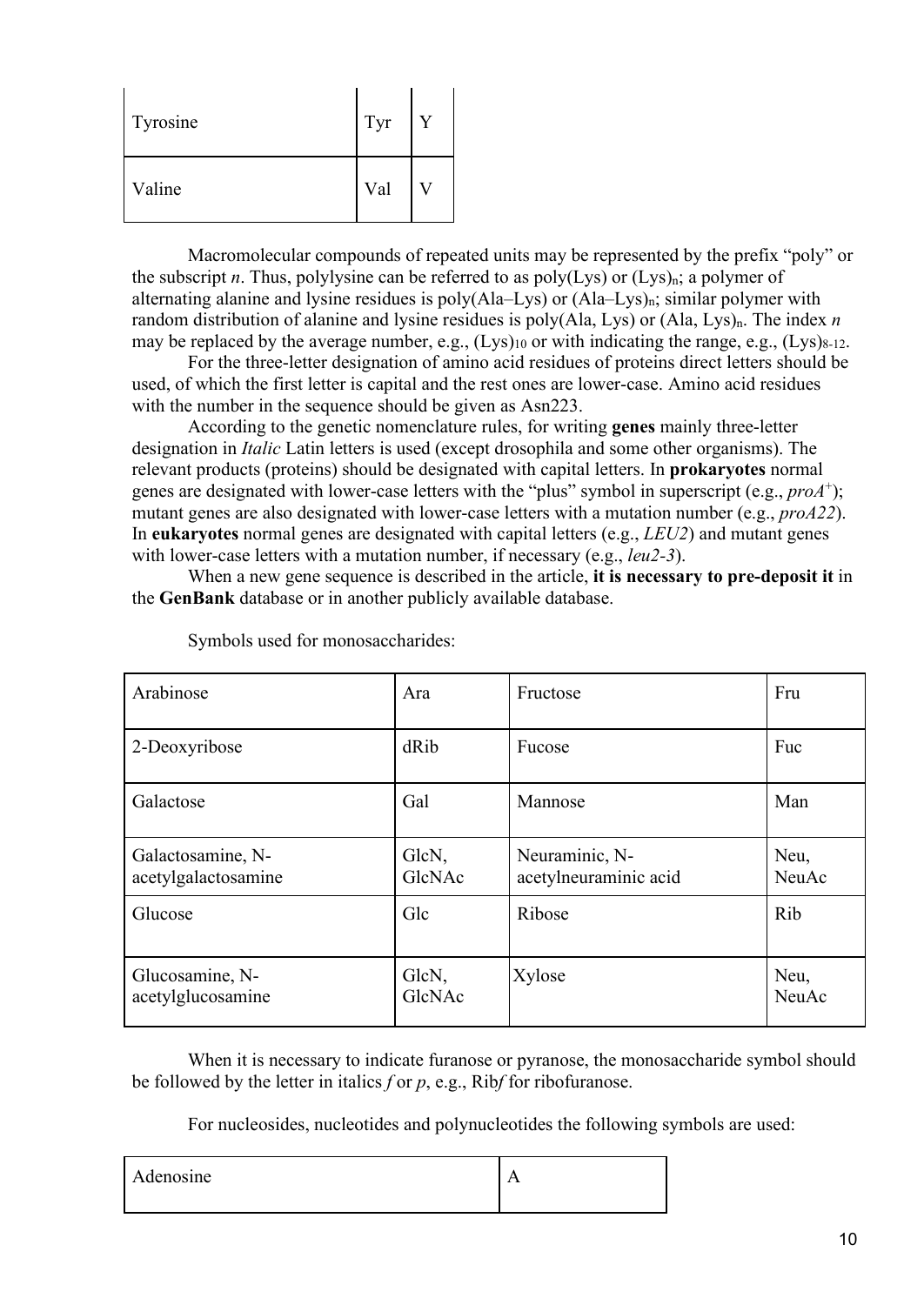| Guanosine                                     | G                |
|-----------------------------------------------|------------------|
| Inosine                                       | I                |
| Ribosylthymine                                | T                |
| Uridine                                       | U                |
| Xanthosine                                    | X                |
| Adenosine-5'-mono-, di- and triphosphates     | AMP, ADP, ATP    |
| Cytidine-5'-mono-, di- and triphosphates      | CMP, CDP, CTP    |
| Guanosinne-5'-mono-, di- and triphosphates    | GMP, GDP, GTP    |
| Orotidine-5'-mono-, di- and triphosphates     | OMP, ODP, OTP    |
| Ribothymidine-5'-mono-, di- and triphosphates | rTMP, rTDP, rTTP |
| Uridine-5'-mono-, di- and triphosphates       | UMP, UDP, UTP    |

The corresponding deoxyribonucleotides are designated by addition of a Latin lower-case letter "d" before the three-letter symbol, e.g., dATP, dGTP, etc.

AMP isomers are designated as 2'-AMP, 3'-AMP, 5'-AMP, 3': 5'-AMP (adenosine-3':5' monophosphate, cAMP).

The symbols used for nucleic acids are presented below:

| Deoxyribonucleic acid | <b>DNA</b> |
|-----------------------|------------|
| Complementary DNA     | cDNA       |
| Mitochondrial DNA     | mtDNA      |
| Ribonucleic acid      | <b>RNA</b> |
| Mitochondrial RNA     | mtRNA      |
| Messenger RNA         | mRNA       |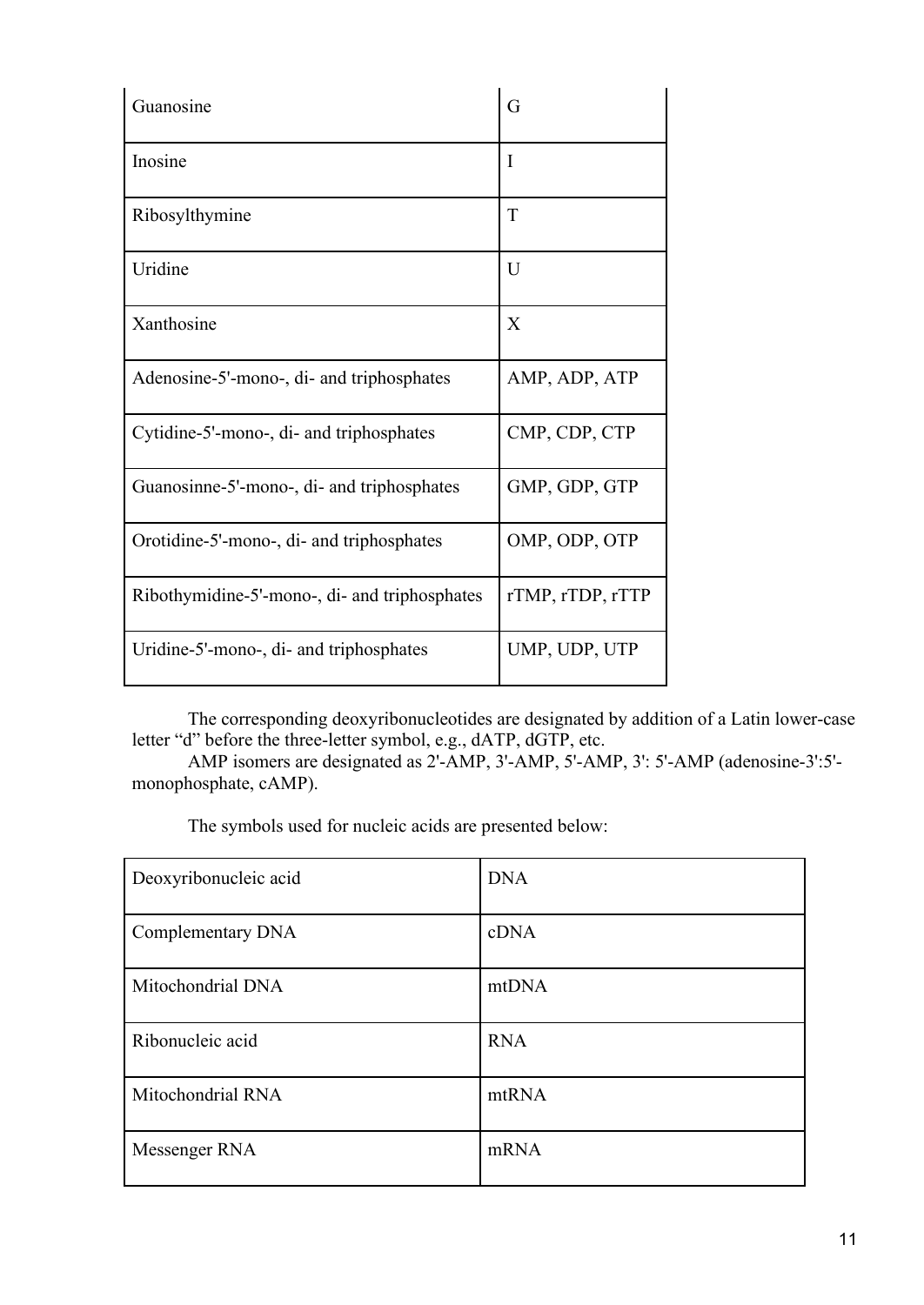| Ribosomal RNA       | rRNA                                             |
|---------------------|--------------------------------------------------|
| <b>Transfer RNA</b> | tRNA                                             |
| Specific tRNA       | tRNA <sup>Ala</sup> , tRNA <sup>Glu</sup> , etc. |
| Isoacceptor RNA     | $tRNA1$ , $tRNA2$ , etc.                         |
| Aminoacylated tRNA  | Ala-tRNA, Glu-tRNA, etc.                         |

Polyphosphoinositides and their hydrolysis products should be designated as follows:

| Phosphatidyl | Ptd |  |
|--------------|-----|--|
| Inositol     | Ins |  |
| Phosphate    |     |  |

Thus, PtdIns $(4,5)P_2$  stands for phosphatidylinositol-4,5-bisphosphate.

Names of enzymes may be abbreviated (with explanation in the "Abbreviations"), e.g., G6FDG (glucose-6-phosphate dehydrogenase); there are no objections to substitution of the substrate name included in the enzyme trivial name by the standard abbreviation, e.g., ATPase, Glu-decarboxylase, etc.

The following abbreviations do not require special definition:

| <b>BSA</b>     | bovine serum albumin                                                   |
|----------------|------------------------------------------------------------------------|
| CM-cellulose   | carboxymethyl cellulose                                                |
| CoA, CoASH     | coenzyme A                                                             |
| DEAE-cellulose | diethylaminoethyl cellulose                                            |
| <b>EDTA</b>    | ethylenediaminetetraacetate                                            |
| <b>EGTA</b>    | ethylene glycol-bis( $\beta$ -aminoethyl ether) N,N,N',N'-tetraacetate |
| FAD, FADH2     | flavin-adenine dinucleotide and its reduced form                       |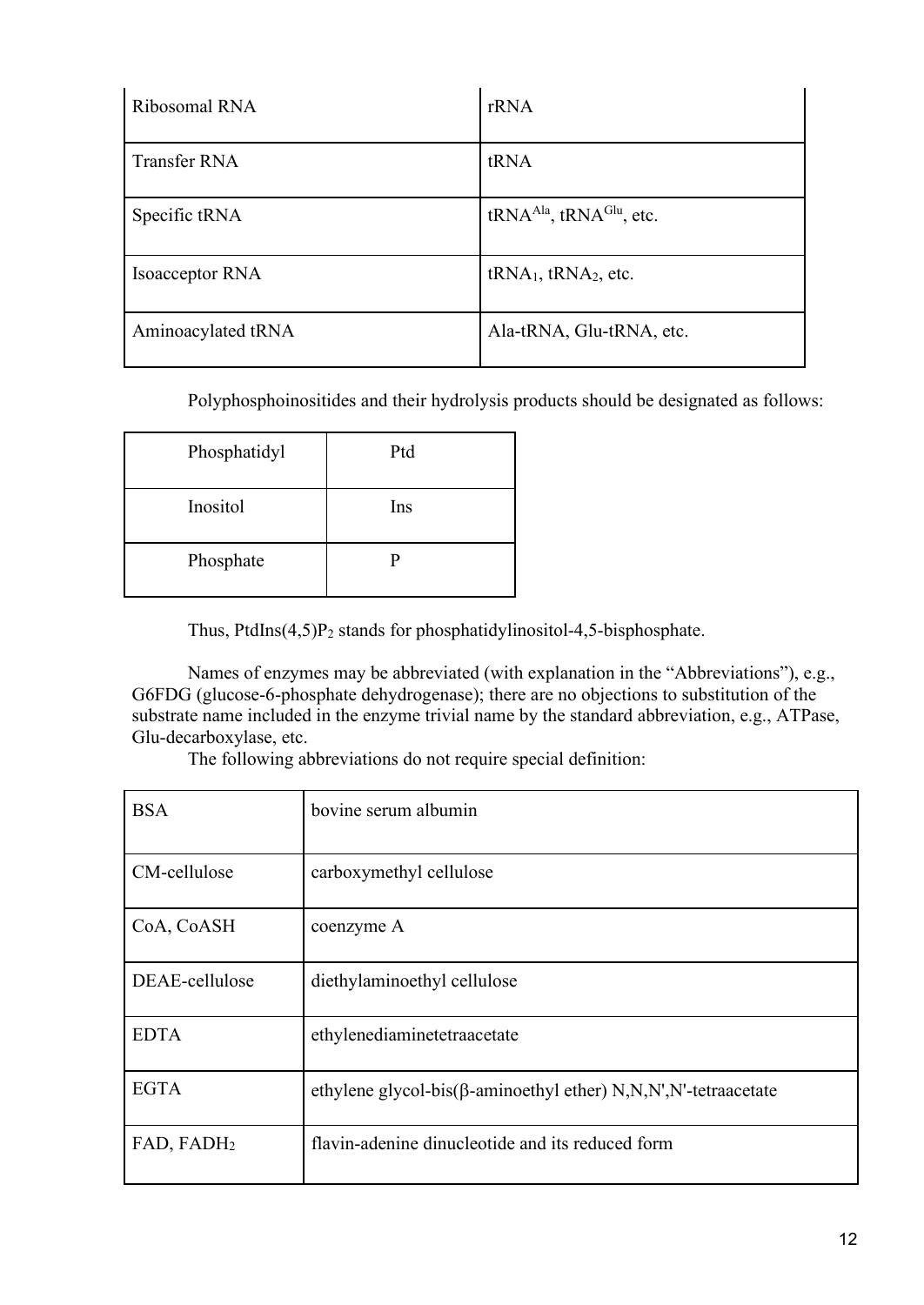| FMN, FMNH <sub>2</sub>           | riboflavin-5'-phosphate and its reduced form                                      |
|----------------------------------|-----------------------------------------------------------------------------------|
| G-protein                        | guanine-nucleotide-binding regulatory protein                                     |
| GSH, GSSG                        | reduced and oxidized glutathione                                                  |
| IgG                              | immunoglobulin G                                                                  |
| $NAD, NAD+$                      | nicotinamide-adenine dinucleotide and its oxidized and reduced forms              |
| NADP, $NADP^+$ ,<br><b>NADPH</b> | nicotinamide-adenine dinucleotide phosphate and its oxidized and<br>reduced forms |
| <b>PAGE</b>                      | polyacrylamide gel electrophoresis                                                |
| $P_i$ , $PP_i$                   | phosphate, pyrophosphate                                                          |
| <b>POPOP</b>                     | 1,4-bis(5-phenyl-2-oxazolyl)benzene                                               |
| <b>PPO</b>                       | 2,5-diphenyloxazol                                                                |
| $Q, QH_2$                        | ubiquinone, ubiquinol                                                             |

Class names (fatty acids, protein, virus, etc.), as well as short terms (folate, furan, etc.) **are not abbreviated.** Such terms as "red blood cells", "extracellular fluid", and names of tissue preparations, buffers, suspension media **should not be abbreviated.**

The following abbreviations may be used for common physicochemical methods and related terms: CD, circular dichroism; EPR, electron paramagnetic resonance; ESR, electron spin resonance; GLC, gas-liquid chromatography; HPLC, high-pressure liquid chromatography; IRand UV-spectroscopy, infrared and ultraviolet spectroscopy; NMR, nuclear magnetic resonance; ORD, optical rotatory dispersion; SDS-PAGE, polyacrylamide gel electrophoresis in the presence of sodium dodecyl sulfate; TLC, thin-layer chromatography.

Generally adopted abbreviations PCR (polymerase chain reaction) and ELISA (enzymelinked immunosorbent assay) also do not require decoding.

**3.3.9. Nomenclature of isotope-labeled compounds.** The isotope symbol is placed in square brackets directly attached to the front of the atom name (without a space):  $\lceil {^{14}C} \rceil$ urea,  $\lceil \alpha^{14} \text{C} \rceil$ leucine, L- $\lceil \text{methlyl}^{14} \text{C} \rceil$ methionine. When more than one position in a substance is labeled and the positions of these atoms are not indicated, the number of labeled atoms is indicated by the subscript index to the right of the symbol:  $[^{14}C_2]$ glycol acid. The symbol "U" indicates the uniform distribution of the label: the designation  $[U^{-14}C]$ glucose means that the <sup>14</sup>C isotope is distributed equally between all six positions. The symbol "G" indicates general labeling (in [G- <sup>14</sup>C]glucose <sup>14</sup>C may be present at any, but not necessary all, of the six positions). In the latter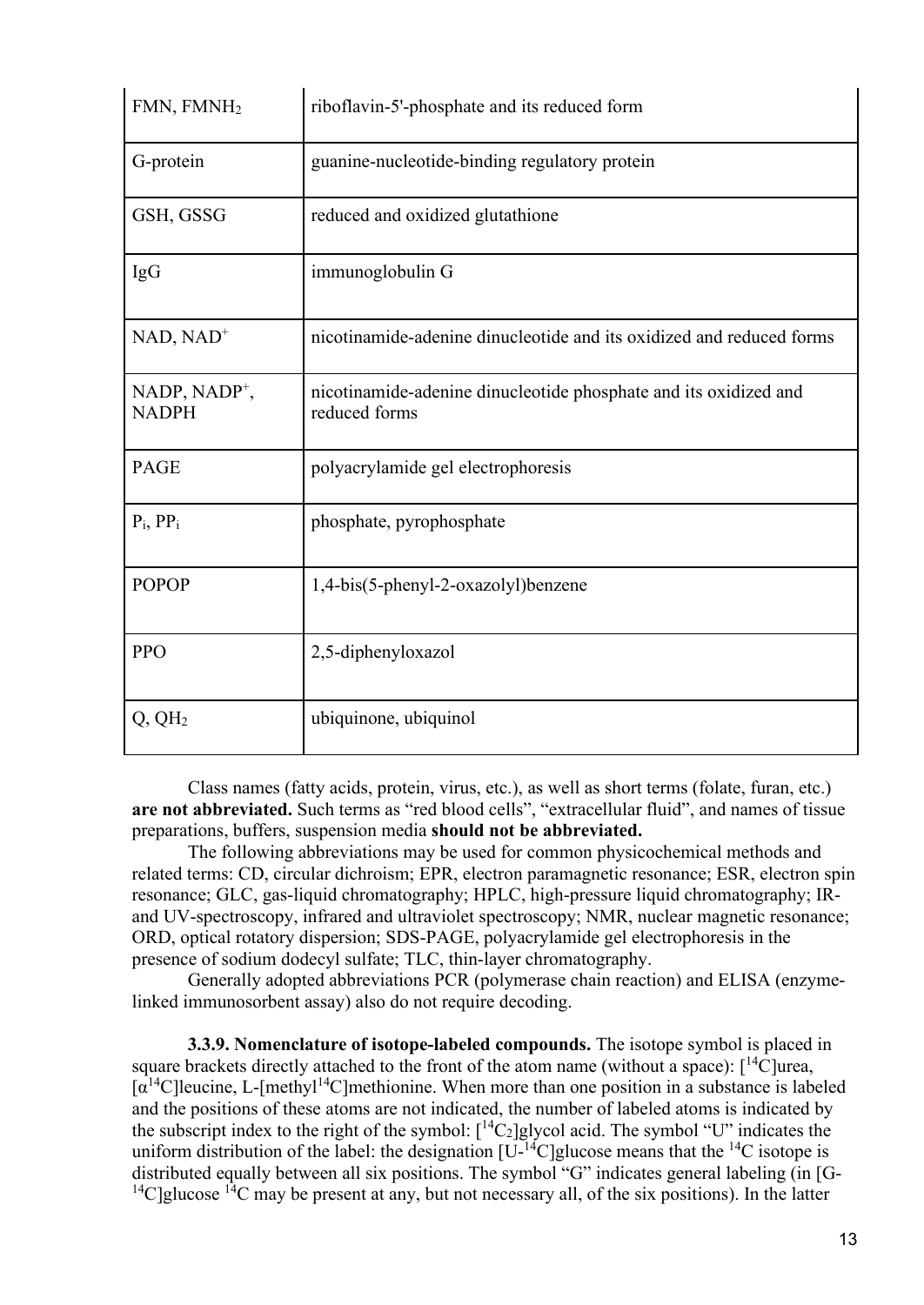case  $[$ <sup>14</sup>C]glucose will suffice.

The isotope prefix precedes the part of the compound name to which it refers: iodo[<sup>14</sup>C]acidic acid, 1-amino-[<sup>14</sup>C]methylcyclopentanol (H<sub>2</sub>N<sup>14</sup>CH<sub>2</sub>C<sub>5</sub>H<sub>8</sub>OH), fructose-1,5-[1-<sup>32</sup>P]biphosphate. Terms such as  $\lceil$ <sup>131</sup>I]-labeled albumin should not be abbreviated to  $\lceil$ <sup>131</sup>I]albumin, since native albumin does not contain iodine; the designation  $\lceil 131 \rceil$  iodoalbumin is permitted.

When a compound contains isotopes of more than one element, their symbols should be placed in alphabetical order:  $[3^{-14}C, 2,3-D^{15}N]$ serine. Deuterium can be designated with the symbols  ${}^{2}$ H or D and tritium with  ${}^{3}$ H or T.

The positions of isotope labeling are indicated by Arabic numerals, Greek letters, or prefixes placed within the square brackets before the element symbol to which they are attached by a hyphen: [1-<sup>3</sup>H]ethanol, L-[ $\alpha$ -<sup>14</sup>C]leucine, [carboxy-<sup>14</sup>C]leucine, [3,4-<sup>14</sup>C,<sup>35</sup>S]methionine, L-[methyl-<sup>14</sup>C]methionine.

The above rules are also applied when the labeled compounds are designated by standard abbreviations or symbols:  $[\alpha^{-32}P]ATP$ ,  $[^{32}P]CMP$  (not CM<sup>32</sup>P!). However, radioactive inorganic phosphate and pyrophosphate may be designated  $3^{2}P_{i}$  and  $3^{2}PP_{i}$ , respectively.

Square brackets may be omitted for simple molecules by writing their chemical formulas: <sup>14</sup>CO<sub>2</sub>, H<sub>2</sub><sup>18</sup>O, D<sub>2</sub>O, H<sub>2</sub><sup>35</sup>SO<sub>4</sub>, <sup>32</sup>PO<sub>4</sub><sup>3–</sup>(but [<sup>32</sup>P]phosphate). Square brackets are not to be used when the isotope symbol is attached to a word which is not a chemical name or refers to a class name of compounds: <sup>131</sup>I-labeled, <sup>3</sup>H-ligands, <sup>14</sup>C-steroids, <sup>14</sup>C-amino acids.

When describing results of experiments with labeled compounds, absolute values of the radioactivity should be given, wherever possible, in curies (Ci), becquerels (Bq), disintegrations per minute (DPM), or counts per minute (CPM).

**3.3.10.** Recommendations on specific topics common for biochemical literature are given below (see also *Biochem. J*., **289**, 1-15 (1993)).

**Animals, plants, microorganisms.** The full binomial names should be included for all experimental animals (other than common laboratory animals) and plants. The strain, variety, and, if possible, the source of the material should be given. Reports describing effects of changes in feeding should contain the composition of the nutrient mixtures (growing media).

For **microorganisms**, full binomial Latin names should be printed *italicized* in the title, abstract, and at the first mention in the text. Further in the text, single-letter abbreviation may be given for the generic name along with the full species name. The number of the organism in the collection from which it was obtained should be given. If two genera with the same initial letter are studied, abbreviations such as *Strep*. and *Staph*. may be used. Ranks higher than genus (e.g., Eubacteria, Lactic acid bacteria) generic names used adjectively (e.g., staphylococcal) are not italicized.

**Centrifugation.** When conditions for centrifugation are critical, sufficient information should be provided for the experiment to be repeated: the centrifuge rotor, the quantitative composition of the suspension medium, operation temperature, the time of rotor operation at constant velocity (ignoring acceleration and deceleration periods), the centrifugal field based on the average radius of the liquid rotation. For example: "The centrifugation was performed for 15 min at 2°С and 10,000*g* (*r*av. 8 cm)".

For density-gradient centrifugation, the centrifuge and rotor manufacturer(s), temperature, and gradient composition should be stated. Results should preferably be presented as a function of distance from the rotor center rather than the fraction number; in this case it is unnecessary to indicate top and bottom of the gradient. If fraction numbers are used, the top and bottom of the gradient should be indicated.

For ultracentrifugation, the following parameters are used: sedimentation coefficient (not constant), *s*; sedimentation coefficient at zero concentration at 20°C in water, *s*<sup>0</sup><sub>20,w</sub>; Svedberg unit (10–13 *s*), S; particle specific volume, *v*; diffusion coefficient, *D*; diffusion coefficient in water at  $20^{\circ}$ C,  $D^{0}_{20,w}$ . The temperature at which the sedimentation and diffusion were made should be stated.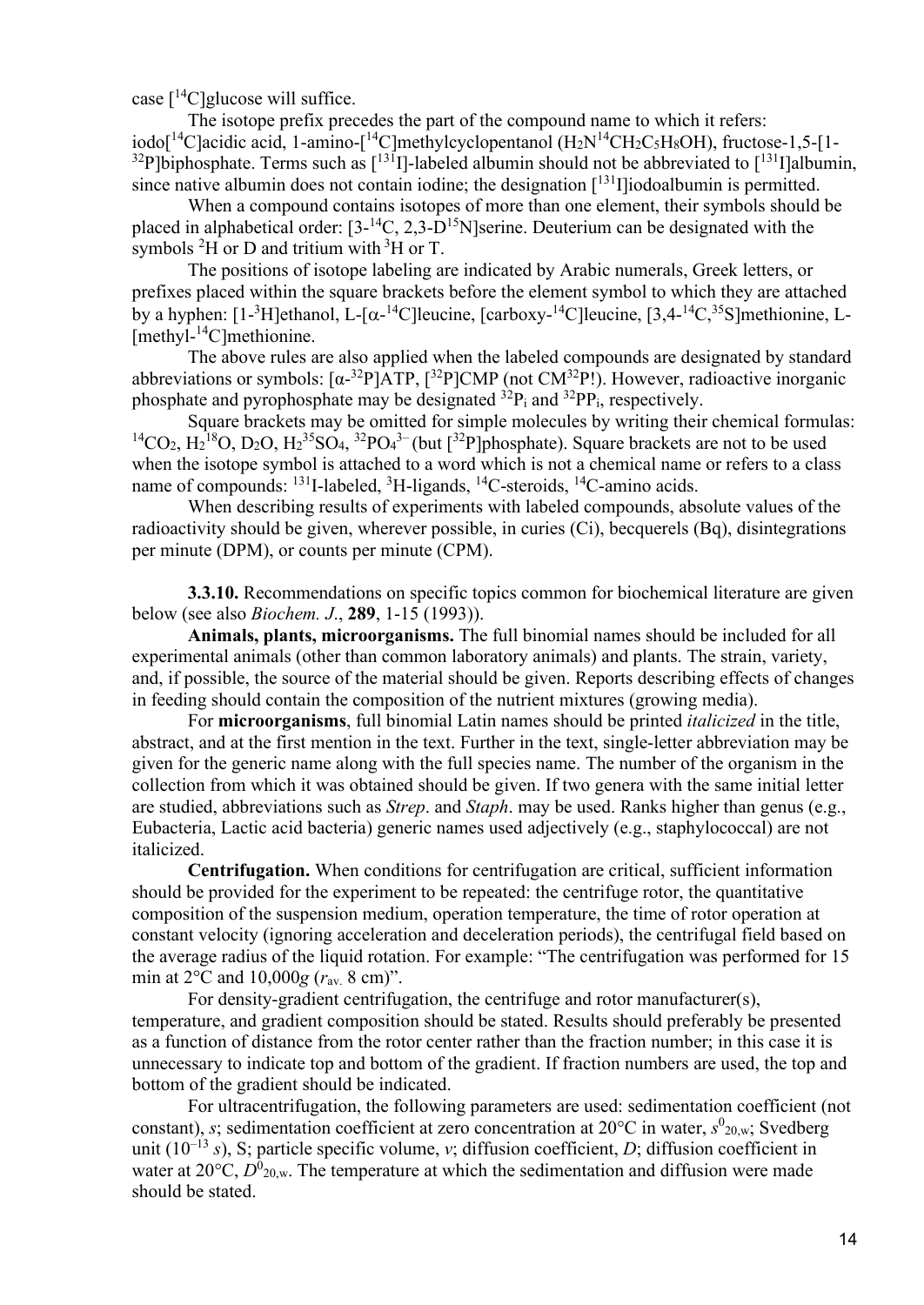**Chromatography.** Using photographs or schemes of paper and thin-layer chromatography should be restricted to cases when it is difficult to give corresponding information in the text. The rate of a substance movement relatively to the solvent front in paper or thin-layer chromatography is characterized by  $R_f$  value. The solvent composition is best described as follows: butan-1-ol :  $CH_3COOH$  :  $H_2O$  (4 : 4 : 1, v/v).

Elution diagrams for column chromatography should be shown with the effluent volume increasing from left to right. Units of concentration and volume should be indicated clearly. Column dimensions and, if possible, column void volume  $(V_0)$  should also be stated. The elution peak maximum may be characterized by elution volume (*V*e) or, preferably, by partition coefficient (α or *K*D). Calibration curves for columns (e.g., plots of molecular mass versus *V*<sup>e</sup> or  $K_D$ ) will not be published.

**Electrophoresis.** Photographs of gel electrophoregrams will be published, if they provide some important information; drawings or densitograms may be more informative in certain cases. The composition of the electrophoretic medium, pH, temperature, electrophoretic mobilities (*m*), and operative voltage should be presented in the text. The symbol p*I* should be used for isoelectric points.

**Enzymes.** For nomenclature the authors should follow the recommendations of the latest edition of "Enzyme Nomenclature" (1992, Academic Press, San Diego, New York) with the supplements (http://www.enzyme-database.org/news.php) taken into account. When a particular enzyme is mentioned in the text of manuscript, its EC (Enzyme Commission) number should be provided alongside. Units of enzyme amount should be defined in each paper in terms of the rate of the reaction catalyzed under specified conditions. The SI unit for the rate is 1 mol of the substrate transformed per second (or 1 mol of the product formed per second). This value of the rate gives the unit of the enzyme amount called "katal" (symbol: kat). Units of enzyme activity may be also expressed in terms of its amount that provides another rate of the reaction, e.g., 1 µmol substrate transformed per minute.

Concentrations of proteins are often determined versus a standard protein (e.g., BSA) solution; the standard protein used, its source, and, if possible, water constant should be stated.

**The rate constants** for the forward and backward reactions in the multistep enzymecatalyzed process should be designated by  $k_{+n}$  and  $k_{-n}$ , respectively. The Michaelis constant  $(K_{m})$ is defined as substrate concentration ([S]) which corresponds to  $v = V/2$ , where *V* (or  $V_{\text{max}}$ ) is the reaction rate under conditions of the enzyme saturation with the substrate and *v* is the rate of product appearance or substrate disappearance. For reactions involving two substrates (A and B)  $K<sup>A</sup><sub>m</sub> = [A]$  at  $v = V/2$  and [B] extrapolated to infinity; the value of [A] at which  $v = V/2$  at the final concentration (which should be specified) of B should be referred to as an apparent Michaelis constant for A  $(K^A_{m,app})$ . Other parameters used in enzyme kinetics include:  $K_s$ , dissociation constant for enzyme–substrate complex; *K*i, dissociation constant for enzyme– inhibitor complex;  $[I]_{50}$ , inhibitor concentration at which the rate is decreased by half; *h*, Hill coefficient (parameter in the Hill equation used to describe S-shaped dependences of *v* on the substrate or inhibitor concentrations) (see also "Recommendations on Symbolism and Terminology in Enzyme Kinetics" published in *Arch. Biochem. Biophys*., **224**, 732-740 (1983)).

**Substance amount, molecular mass, Dalton, and molar concentration.** The SI unit of the substance amount  $(n)$  is mole (abbreviated mol), i.e., the substance amount containing the same number of structural units (molecules, atoms, ions, electrons, etc.) as the number of carbon atoms in 0.012 kg of <sup>12</sup>C (the Avogadro's constant,  $N_A = 6.02 \cdot 10^{23}$  per mol, gives the number of structural units in the mole of any substance). Molar mass (*M*) is the mass of 1 mol of the substance  $(m/n)$ , and its dimension is g/mol or kg/mol. Obviously, mass  $(m, g)$ , amount  $(n, mol)$ , and molar mass (*M*, g/mol) are different terms which are related to one another with the relationship  $m = nM$ . There are two preferred ways of specifying the mass of a biochemical entity: relative molecular mass (*M*r, formerly "molecular weight") is the ratio of the molecule mass to  $1/12$  of the atom  $12C$  atom. Hence, it is dimensionless. Molecular mass is the mass of one molecule of a substance expressed in Daltons; the Dalton is defined as  $1/12$  of the <sup>12</sup>C atom,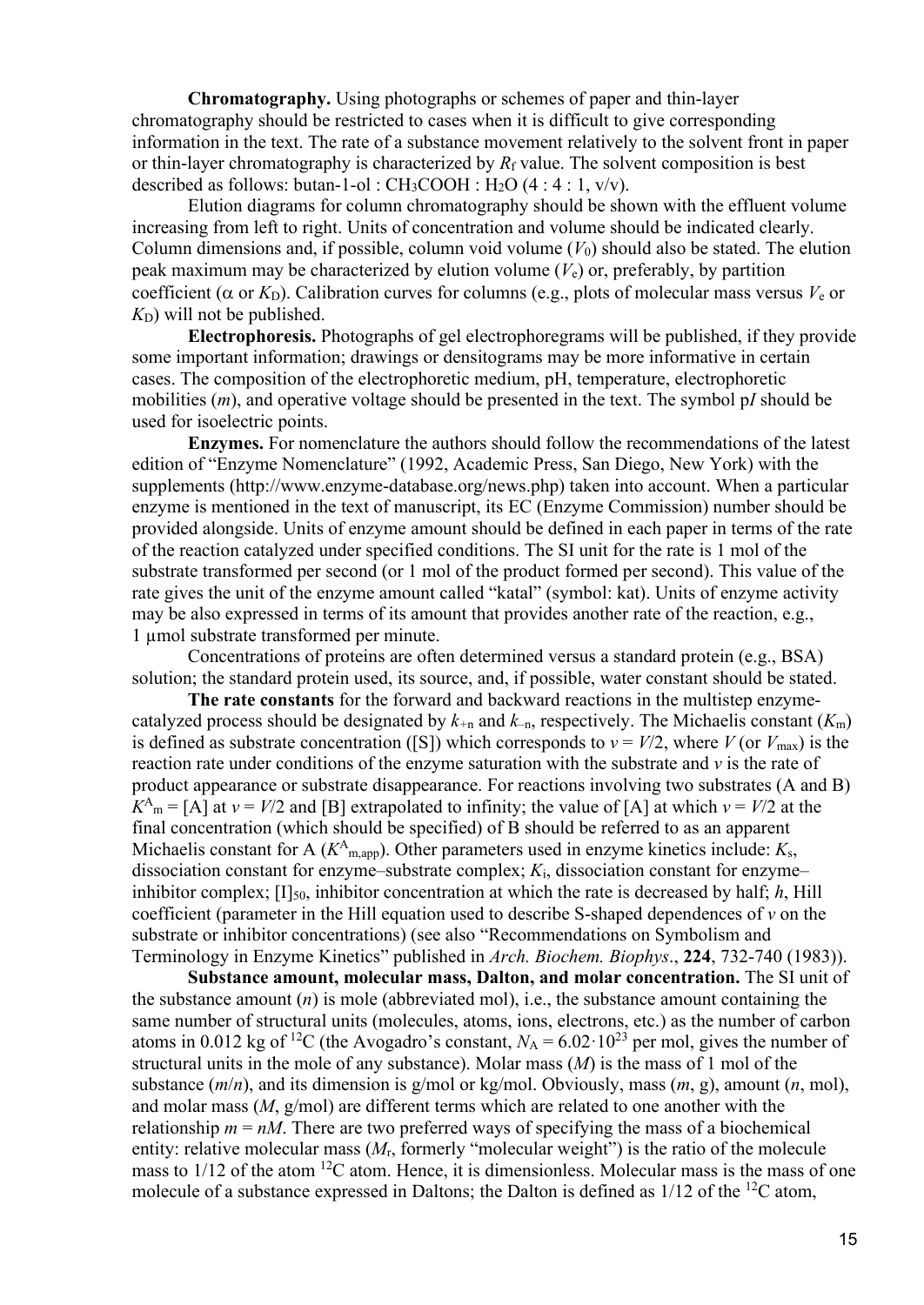or *M*/*N*A. Thus, it may be said that a protein has a relative molecular mass of 50,000 (*M*<sup>r</sup> = 50,000) or a molecular mass of 50,000 Daltons (better, 50 kDa), and may be referred to as the 50,000-*M*<sup>r</sup> protein or the 50-kDa protein. It is not correct to express *M*<sup>r</sup> in Daltons, either *M*<sup>r</sup> or molecular mass (kDa) should be used throughout the paper.

Solutions should be described in terms of **molarity** (M, mM, µM, etc.), i.e., the number of the substance moles in 1 liter of the solution, not **normality** (N). The decimal system should be used, e.g., 0.25 M HCl. The concentration expressed in % must be defined as w/w, w/v, or  $v/v$ , e.g., 5% (w/v) means 5 g/100 ml. For solutions of salts, expressed in %, it should be indicated whether the compounds were hydrated or anhydrous.

**Nucleotide sequences.** Authors should remember that nucleotide sequence should be determined in both DNA chains. A clear description of such determinations and data on the complete sequence will suffice.

**Powers in tables and figures.** Authors must be careful when using powers to avoid numbers with too many digits in the headings of tables and in figures. This is illustrated by the following examples: 1) a concentration 0.00015 M may be expressed as  $15 \cdot 10^{-5}$  M, but it is preferable to give it using a prefix, as 0.15 mM or 150 µM; it is appropriate to express a concentration of 0.15 in the table or figure under the heading "Concentration, mM" or 150 under "Concentration,  $\mu$ M", or 15 under "Concentration  $\times$  10<sup>5</sup>, M" (but not 15 under the heading "Concentration,  $M \times 10^{-5}$ "!); 2) listing of 2 under the heading "10<sup>3</sup> k" means  $k = 0.002$ , and 2 under the heading " $10^{-3}$  *k*" means  $k = 2000$ ; 3) complex quantities are treated similarly; a value of 200  $M^{-1}$  for 1/[S] would appear as "2" under the heading "10<sup>-2</sup>/[S],  $M^{-1}$ " or as "0.2" under the heading "1/[S], mM<sup>-1</sup>". Concentrations may conveniently be indicated by square brackets.

| Multiple        | Prefix | Symbol      |
|-----------------|--------|-------------|
| $10^{12}$       | tera   | $\mathbf T$ |
| 10 <sup>9</sup> | giga   | G           |
| $10^6$          | mega   | M           |
| 10 <sup>3</sup> | kilo   | $\rm K$     |
| 10 <sup>2</sup> | hecto  | h*          |
| 10              | deca   | da*         |
| $10^{\rm -1}$   | deci   | $d^*$       |
| $10^{-2}$       | centi  | $c^*$       |
| $10^{-3}$       | milli  | m           |

The following decimal prefixes and symbols of should be used for multiples and subdivisions of units: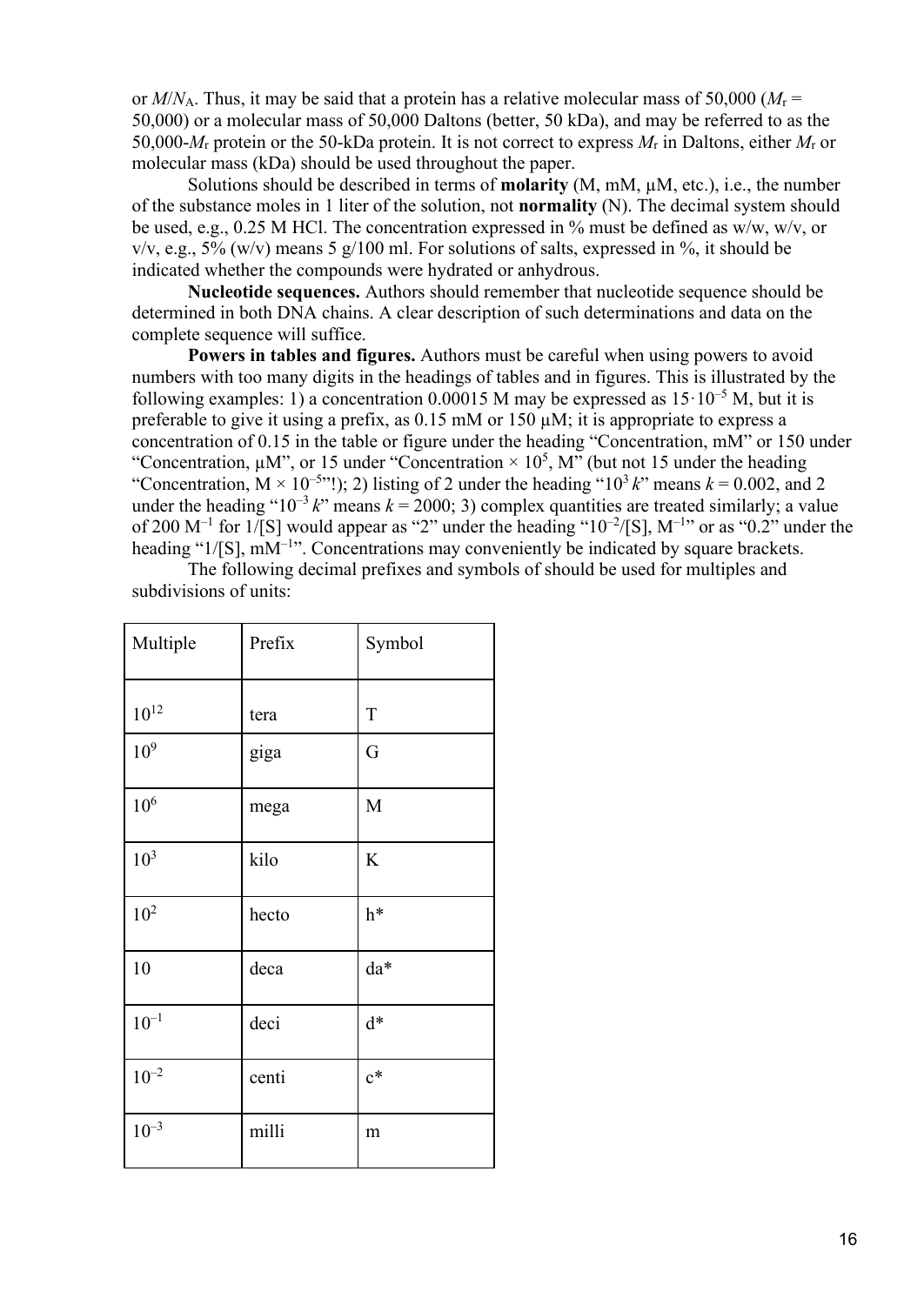| $10^{-6}$    | micro | $\mu$       |
|--------------|-------|-------------|
| $10^{-9}$    | nano  | $\mathbf n$ |
| $10^{-12}$   | pico  | p           |
| $10^{-15}\,$ | femto | $\rm f$     |
| $10^{-18}\,$ | atto  | a           |

\* To be avoided whenever possible (except for cm).

A combination of a prefix and a unit is treated as one symbol and may be raised to a power without using brackets, e.g., mM<sup>-1</sup> and cm<sup>2</sup>.

**Buffer solutions** must be specified in a way allowing readers to reproduce the experimental conditions. It is useful to give complete composition of each buffer solution in the "Materials and Methods" section or at the first mention, e.g., 0.09 M CH<sub>3</sub>COONa/0.01 M CH3COOH, pH 5.6 (that means that the buffer solution has these concentrations of these substances). A short designation "0.1 M sodium acetate buffer, pH 5.6" may be used thereafter throughout the paper. If a buffer contains two or more ionizable substances, e.g., pyridine and CH3COOH, the concentration of each component must be specified.

Trivial names of the following common buffers may be used without definition:

| Aces           | 2-[(Amino-2-oxoethyl)amino]ethanesulfonic acid                  |
|----------------|-----------------------------------------------------------------|
| Ada            | (N-[2-Acetamido]-2-iminodiacetic acid                           |
| <b>Bes</b>     | 2-[Bis(2-hydroxyethyl)amino]ethanesulfonic acid                 |
| <b>Bicine</b>  | N,N-Bis-(2-hydroxyethyl)glycine                                 |
| <b>Bistris</b> | 2-[Bis-(2-hydroxyethyl)amino]-2-(hydroxymethyl)propane-1,3-diol |
| Hepes          | 4-(2-Hydroxyethyl)-1-piperazine-ethanesulfonic acid             |
| Hepps          | 4-(2-Hydroxyethyl)-1-piperazine-propanesulfonic acid            |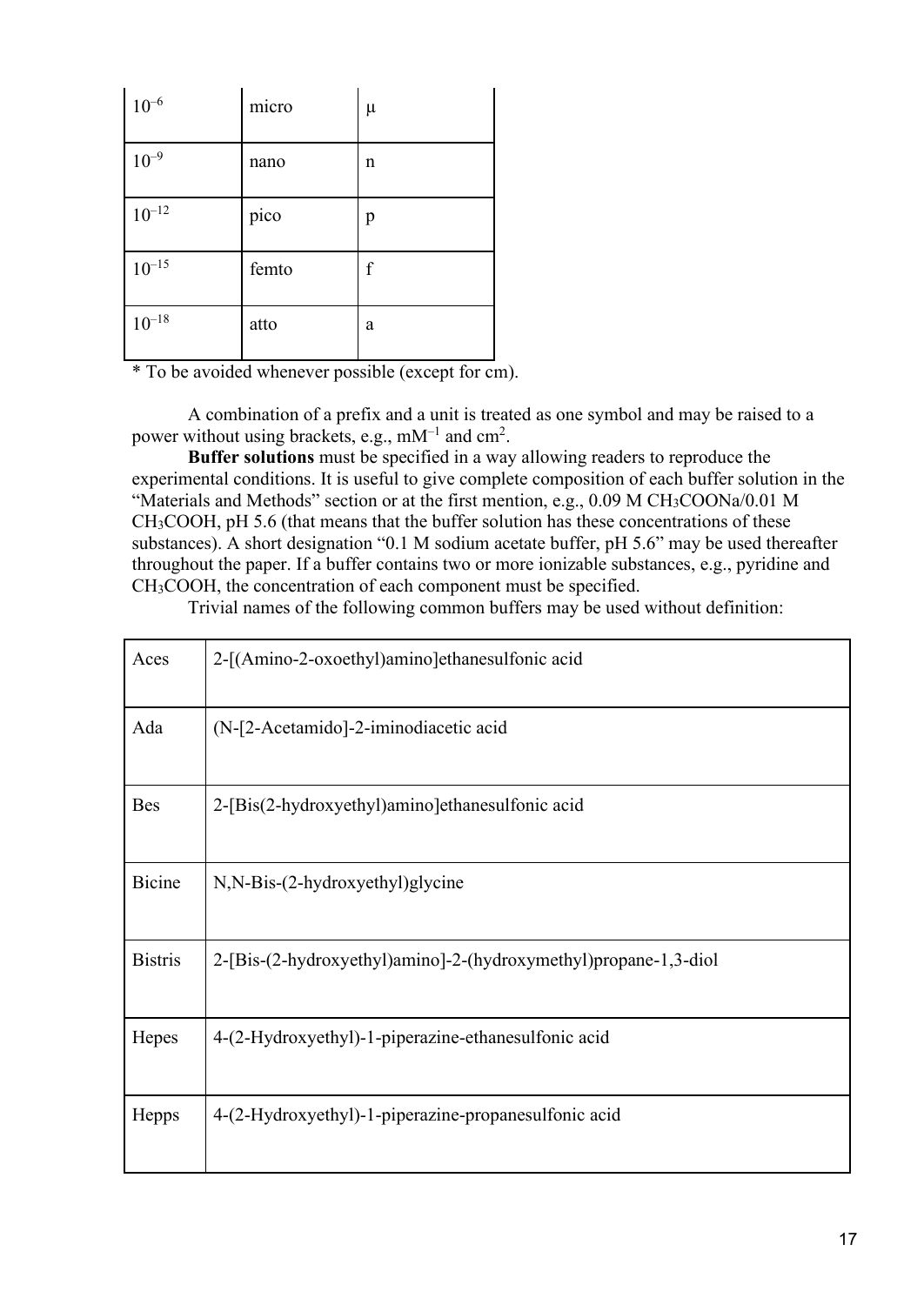| Mes     | 4-Morpholine-ethanesulfonic acid                                        |
|---------|-------------------------------------------------------------------------|
| Mops    | 4-Morpholine-propanesulfonic acid                                       |
| Pipes   | 1,4-Piperazinediethanesulfonic acid                                     |
| Taps    | 3-{[2-Hydroxy-1,1-bis(hydroxymethyl)ethyl]amino}-1-propanesulfonic acid |
| Tes     | 3-{[2-Hydroxy-1,1-bis(hydroxymethyl)ethyl]amino} ethanesulfonic acid    |
| Tricine | N-[2-Hydroxy-1,1-bis(hydroxymethyl)ethyl]glycine                        |
| Tris    | 2-Amino-2-(hydroxymethyl)-1,3-propanediol                               |

Incubation media such as Krebs–Ringer solution, Eagle's medium, or Waymouth's medium should be defined by citing the reference or by giving their compositions.

**Spectra and spectroscopy data.** Full spectra should be published only if they demonstrate novel or important information. The spectra for UV or visible absorption, fluorescence, circular dichroism, and optical rotatory dispersion should have a wavelength scale (nm or µm). Where possible, molar terms should be used when describing absorption, optical rotation, and circular dichroism. As stated above, commonly used abbreviations of methods (ORD, CD, EPR, ESR, and NMR) need not be defined.

**Visible and ultraviolet absorption spectroscopy.** The value of  $log(I_0/I)$  characterizes the optical density of solution, and this reduces to absorbance when scattering and reflection are negligible. If scattering is taken into account, e.g., when the density of a cell culture is estimated, the more general term transmittance (*T*) should be used. Otherwise, the term **absorbance** should be used, but not **extinction** or **optical density**. The symbols used are as follows: *A*, absorbance (log (*I*/*I*<sub>0</sub>)); *a*, specific absorption coefficient (liter  $\cdot$  g<sup>-1</sup>  $\cdot$  cm<sup>-1</sup>, or alternatively used  $A^{1\%}$ <sub>cm</sub>);  $\varepsilon$ , molar absorption coefficient (absorbance of 1 M solution in 1 cm light-path) (liter  $\cdot$  mol<sup>-1</sup>  $\cdot$  cm<sup>-1</sup>, or  $M^{-1} \cdot cm^{-1}$ , but not cm<sup>2</sup> · mol<sup>-1</sup>). Wavelength (nm) at which measurements were done are given without units:  $A_{280}$ . No equality sign is placed between  $\varepsilon$  or  $A$  and its numerical value.

IR-spectra are reported as percentage transmittance  $(T)$  versus wavelength  $(\mu m)$  or frequency  $(cm<sup>-1</sup>)$ .

**Optical rotation** is reported as the specific rotation ( $[\alpha]_k$ <sup>t</sup>), which is numerically equal to the rotation (in degrees) in a solution with concentration of 1 g/ml and a 1 dm (10 cm) light-path at wavelength  $\lambda$  and temperature *t*. The solution concentration ( $g/100$  ml) and solvent should be stated, e.g.,  $\lceil \alpha \rceil_{420}$  27.5° (2 g per 100 ml methanol). Data may be also presented as molar rotation:  $[M] = [\alpha] \cdot M_r$  and  $[m] = [\alpha] \cdot M_r/100$ .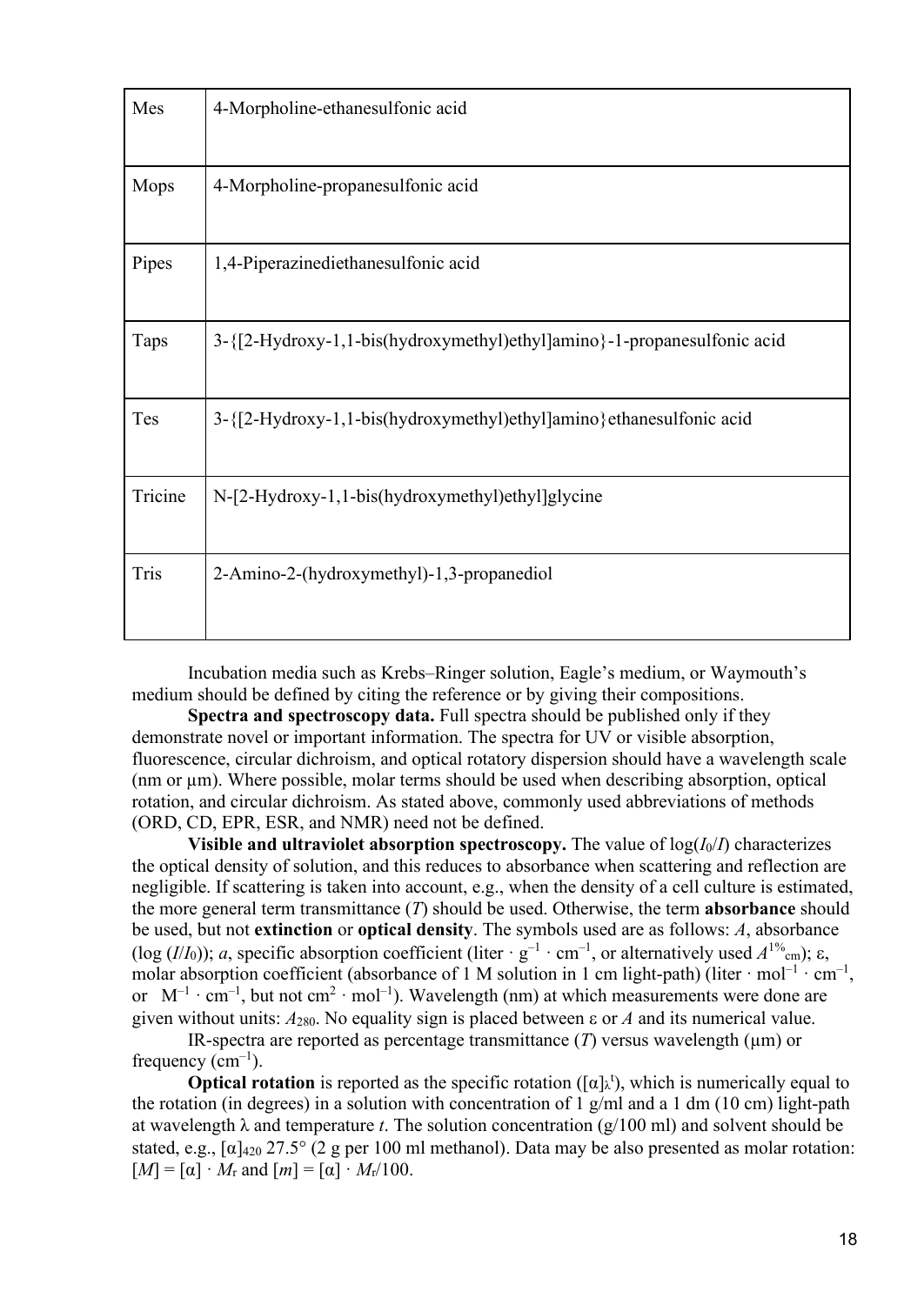For biopolymers, optical rotatory dispersion  $([m]_{m,r,w}$  is reported for the mean residue  $([m]_{m.r.w.};$  the dimension of [m] is deg  $\cdot$  cm<sup>2</sup>  $\cdot$  dmol<sup>-1</sup>.

Optical rotatory dispersion is reported as the variation of [α] or [*m*] in dependence on wavelength or frequency.

**Circular dichroism** is reported as the molar absorption coefficient ( $\Delta \varepsilon = \varepsilon_L - \varepsilon_R$ , where *ε*<sup>L</sup> and *ε*<sup>R</sup> are absorption coefficients for the light polarized to the left and to the right) or as molar ellipticity  $[\theta]_M$ . For biopolymers, molar concentrations in terms of the mean residue  $M_r$  are often used. Units of molar absorption coefficient are liter/mol per 1 cm or  $M^{-1} \cdot cm^{-1}$ ; units of molar ellipticity are the same as for optical rotation [*m*] calculated per the mean residue. The relationship between  $\Delta \varepsilon$  and  $[\theta]_M = 3300 \cdot \Delta \varepsilon$ 

**Fluorescence spectroscopy.** In describing fluorescence (*F*) excitation and emission spectra, it should be stated whether they are relative, normalized or corrected, and what is the correction nature. Data of the fluorescence polarization and spectra are reported as polarization ratio (*P*) or anisotropy ratio (*A*); both values are dimensionless.

**Statistical treatment of results.** Data from a large number of independent experiments should be reported in a way permitting evaluation of their reproducibility and significance. When the purpose is to determine quantitative or statistical characteristics of a population, the basic information is adequately given by: 1) the number of independent experiments (repeated measurements in one animal, results from pooled tissues, etc. represent only one independent estimate); 2) the mean value; 3) the standard deviation; the coefficient of variation of the standard error of the mean value estimation. It should be clearly indicated whether the standard deviation or the standard error was used. A convenient form for including these data into a table is, for example,  $263 \pm 2.5$  (10), where the number in parentheses represents the number of values used in calculating the mean.

If the results are claimed significant, a significance test should be performed, and probability estimated. Normal distribution statistics is used unless otherwise is stated.

It is recommended to provide data that are impossible or impractical to include in the printed journal (such as large data sets of identified proteins in proteomic research) as supplements, which will be available to readers only on-line, in the internet site of the journal. Such supplements should be referred to in the manuscript at the appropriate place in the text.

#### **4. Operations with Manuscripts (Reviewing, Editing, Proofs)**

**4.1.** A correctly submitted manuscript received by the Editor is assigned a registration number and the date of receipt is recorded, about which the Editors inform the authors by E-mail. **Manuscripts not written according to the rules are returned to the authors without reviewing**.

**4.2. Reviewing.** When submitting a manuscript, authors may indicate two potential reviewers (name, E-mail address) from specialists in the field of research, as well as those whose participation in the reviewing is undesirable.

All manuscripts are reviewed by the Executive Editor-in-Chief and sent to the Responsible Editor competent in the relevant specific field of study; he, in turn, indicates two or three specialists to review the manuscript. The list of Responsible Editors and members of the Editorial Board is posted on the journal's website, as well as on the Biochemistry (Moscow) sites on the Pleiades and Springer portals.

Based on the expert opinions, the Editorial Board determines the further fate of the manuscript and in controversial cases attracts additional reviewers. By decision of the Editorial Board, the manuscript may be accepted for publication in the presented form, sent to the authors for revision, or rejected. A manuscript may be rejected because of insufficiently high evaluations by the reviewers because of inconsistency with the profile or level of the journal publications.